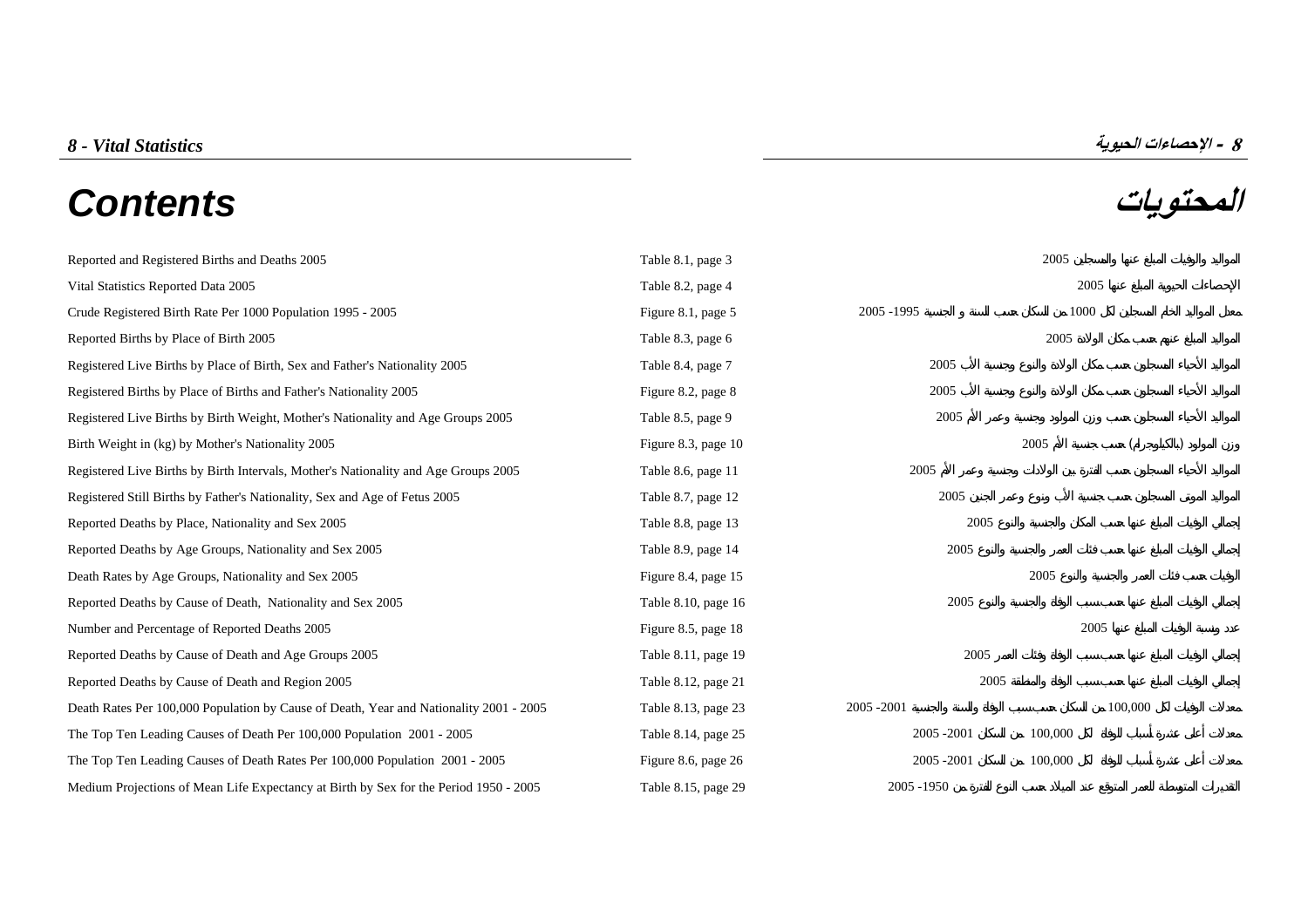# **الإصطلاحات** *Conventions*

*Reported Births*: are births notified by Maternity hospitals in the Kingdom without issuing Birth certificate. :

Total reported births figure is used in calculating births rates. .

*Registered Births:* are births registered at Births & Deaths Registration Office at Public Health Directorate when a birth certificate is sought for a child. This is all births in the year including those that took place in the year and were registered during the 1<sup>st</sup> three months of the following year.

Three auditing studies were conducted on Infant Mortality to review 2004 data, and accordingly the data was reviewed and modified.

|                                     |                | the contract of the contract of the contract of the | $\sim 10$         |
|-------------------------------------|----------------|-----------------------------------------------------|-------------------|
| the contract of the contract of the |                |                                                     | <b>Controller</b> |
| $\cdot$                             | $\overline{3}$ |                                                     |                   |

2004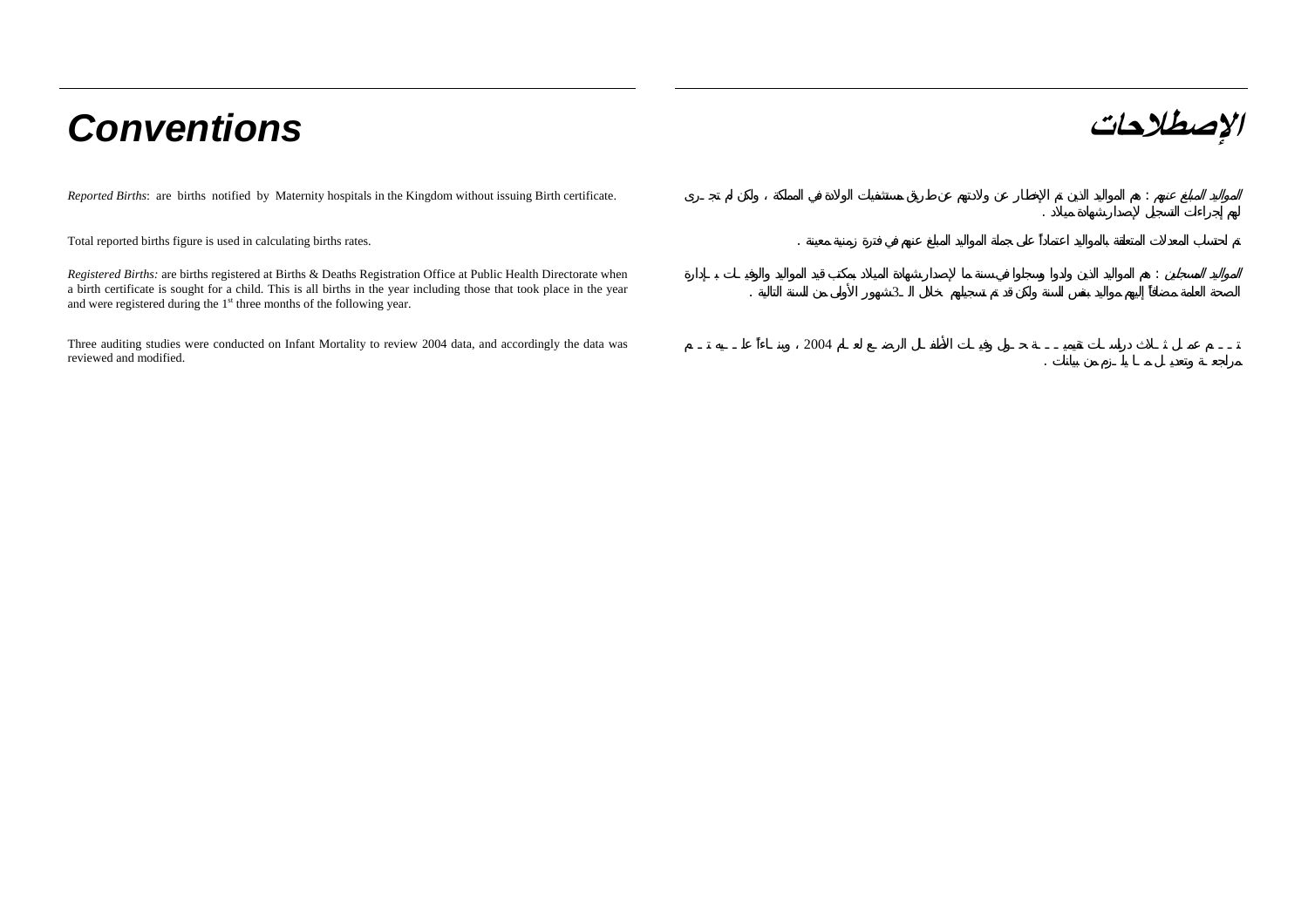### **2005**

## **Reported and Registered Births and Deaths 2005**

<span id="page-2-0"></span>

|                   |              | Registered   |        |             | Reported المسجلين |        | المبلغ عنهم |  |
|-------------------|--------------|--------------|--------|-------------|-------------------|--------|-------------|--|
|                   |              |              |        |             |                   |        |             |  |
| <b>Indicators</b> |              |              |        |             |                   |        |             |  |
|                   |              | <b>Total</b> | Female | <b>Male</b> | <b>Total</b>      | Female | <b>Male</b> |  |
|                   | Live         | 15,198       | 7,431  | 7,767       | 15,123            | 7,420  | 7,703       |  |
| <b>Births</b>     | <b>Still</b> | 35           | 15     | 20          | 112               | 48     | 64          |  |
|                   | <b>Total</b> | 15,233       | 7,446  | 7,787       | 15,235            | 7,468  | 7,767       |  |
|                   |              |              |        |             |                   |        |             |  |
| Deaths            |              | 2,120        | 843    | 1,277       | 2,222             | 895    | 1,327       |  |

*Note: Reported Births excluding born abroad .* . :

*Source: Birth and Death Registration Office - Public Health Directorate.* . - :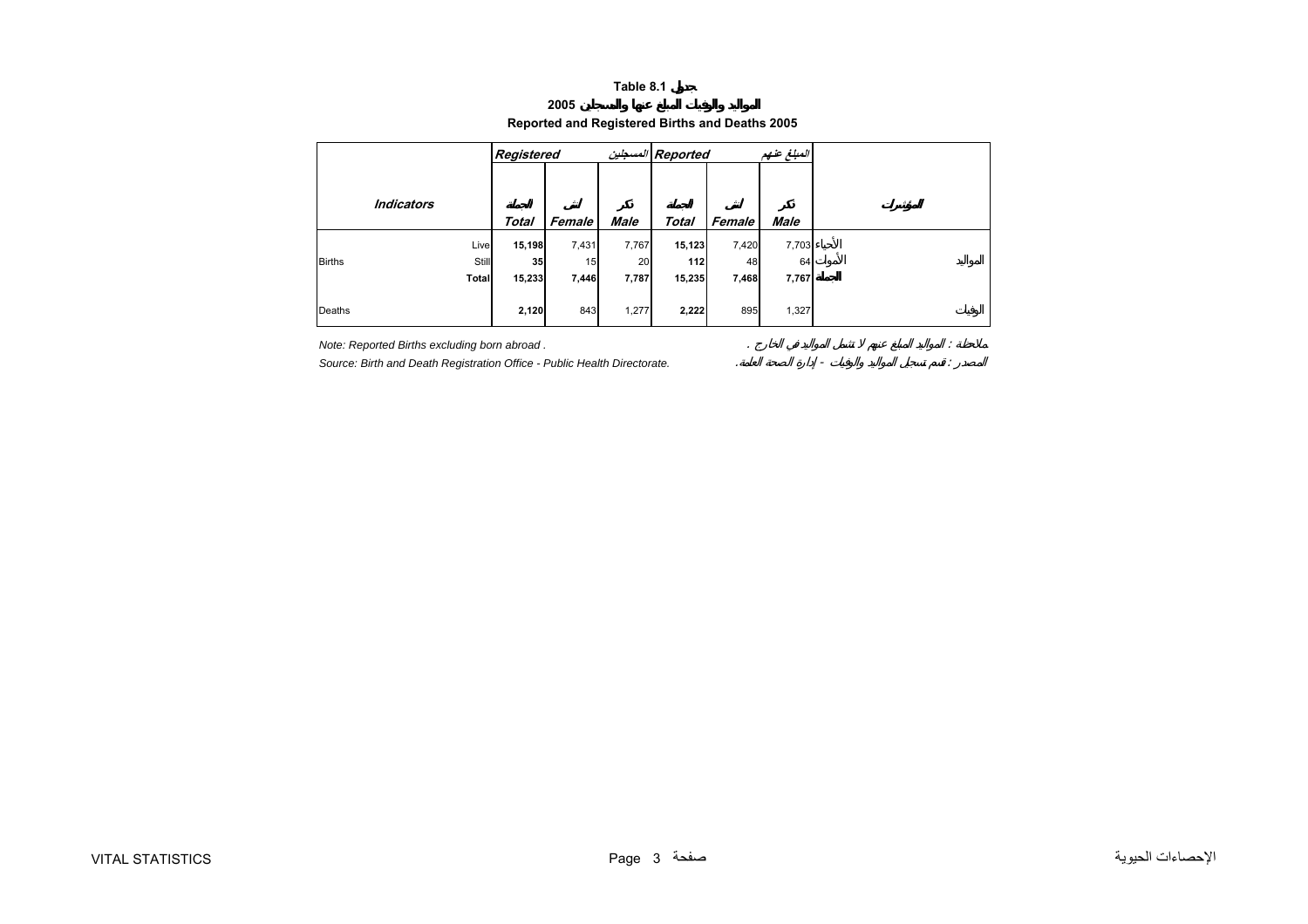**2005**

**Vital Statistics Reported Data 2005** 

<span id="page-3-0"></span>

| <b>Indicator</b>                             | 2005   | $2004$ <sup>1</sup> | 2003   | 2002   | 2001   |                         |
|----------------------------------------------|--------|---------------------|--------|--------|--------|-------------------------|
| <b>Number</b>                                |        |                     |        |        |        |                         |
| Live births                                  | 15,123 | 14,915              | 14,568 | 13,525 | 13,437 |                         |
| Still births                                 | 112    | 124                 | 106    | 134    | 118    |                         |
| Total births (live & still births)           | 15,235 | 15,039              | 14,674 | 13,659 | 13,555 |                         |
| Premature births                             | 1,489  | 1,617               | 1,624  | 1,164  | 1,110  |                         |
| Infants death                                |        |                     |        |        |        |                         |
| < 7 days                                     | 43     | 54                  | 45     | 29     | 33     |                         |
| 7 days to $<$ 4 wks                          | 33     | 31                  | 28     | 22     | 31     | 4                       |
| 4 wks to $<$ 1 yr                            | 58     | 50                  | 34     | 43     | 53     | 4                       |
| $< 1$ yr                                     | 134    | 135                 | 107    | 94     | 117    |                         |
| $1-4$ yrs                                    | 31     | 26                  | 31     | 27     | 45     | 4                       |
| $< 5$ yrs                                    | 165    | 161                 | 138    | 121    | 162    | 5                       |
| Maternal deaths                              |        | 3                   | 3      | 3      | 3      |                         |
| <b>Total deaths</b>                          | 2,222  | 2,215               | 2,114  | 2,035  | 1,979  |                         |
| Rates                                        |        |                     |        |        |        |                         |
| Crude birth rate/1000 population             | 20.9   | 21.1                | 21.1   | 20.1   | 20.5   | 1000                    |
| Still birth rate/1000 births                 | 7.4    | 8.2                 | 7.2    | 9.8    | 8.7    | 1000                    |
| Premature birth rate/1000 live births        | 98.5   | 108.4               | 111.5  | 86.1   | 82.6   | 1000                    |
| Sex ratio at birth : Male / (per 100 Female) | 103.8  | 100.5               | 101.6  | 106.4  | 107.1  | 100<br>) /<br>$\cdot$ : |
| Mean of life expectancy at birth             | 73.8   | 73.8                | 73.8   | 73.8   | 73.8   |                         |
| Perinatal mortality rate/1000 births         | 10.2   | 11.8                | 10.3   | 11.9   | 11.1   | 1000                    |
| Neonatal mortality rate/1000 live births     | 5.0    | 5.7                 | 5.0    | 3.8    | 4.8    | 1000                    |
| Postneonatal mortality rate/1000 live births | 3.8    | 3.4                 | 2.3    | 3.2    | 3.9    | 1000                    |
| Infant mortality rate/1000 live births       | 8.9    | 9.1                 | 7.3    | 7.0    | 8.7    | 1000                    |
| Under 5 yrs mortality/1000 live births       | 10.9   | 10.8                | 9.5    | 8.9    | 12.1   | 1000<br>5               |
| Under 5 yrs mortality/1000 child<5yrs old    | 2.7    | 2.6                 | 2.2    | 1.9    | 2.7    | 5<br>5                  |
| Maternal mortality rate/1000 live births     |        | 0.20                | 0.21   | 0.22   | 0.22   | 1000                    |
| Crude death rate/1000 population             | 3.1    | 3.1                 | 3.1    | 3.0    | 3.0    | 1000                    |
| Sex ratio at birth : Male / (per 100 Female) | 103.8  | 100.5               | 101.6  | 106.4  | 107.1  | 100<br>) /<br>$\cdot$ : |
| Mean of life expectancy at birth             | 73.8   | 73.8                | 73.8   | 73.8   | 73.8   |                         |

*Note: a) All data excluding abroad births.* . ( :

 *b) Deaths include some visitors .* . (

*1 Data was reviewed and modified.*. *<sup>1</sup>*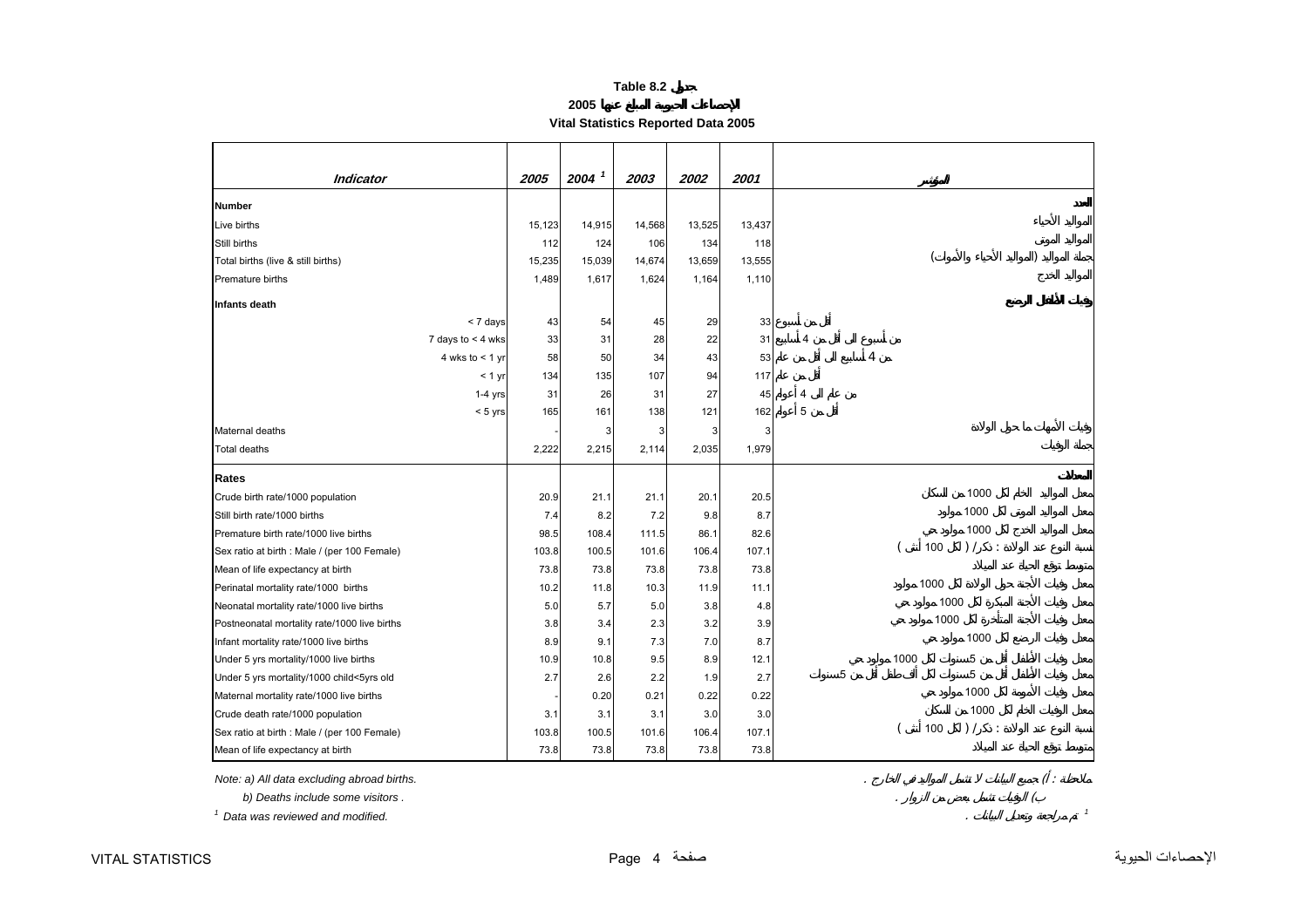<span id="page-4-0"></span>

**Figure 8.1 2005 - 1996 1000 Crude Registered Birth Rate Per 1000 Population by Nationality 1996 - 2005**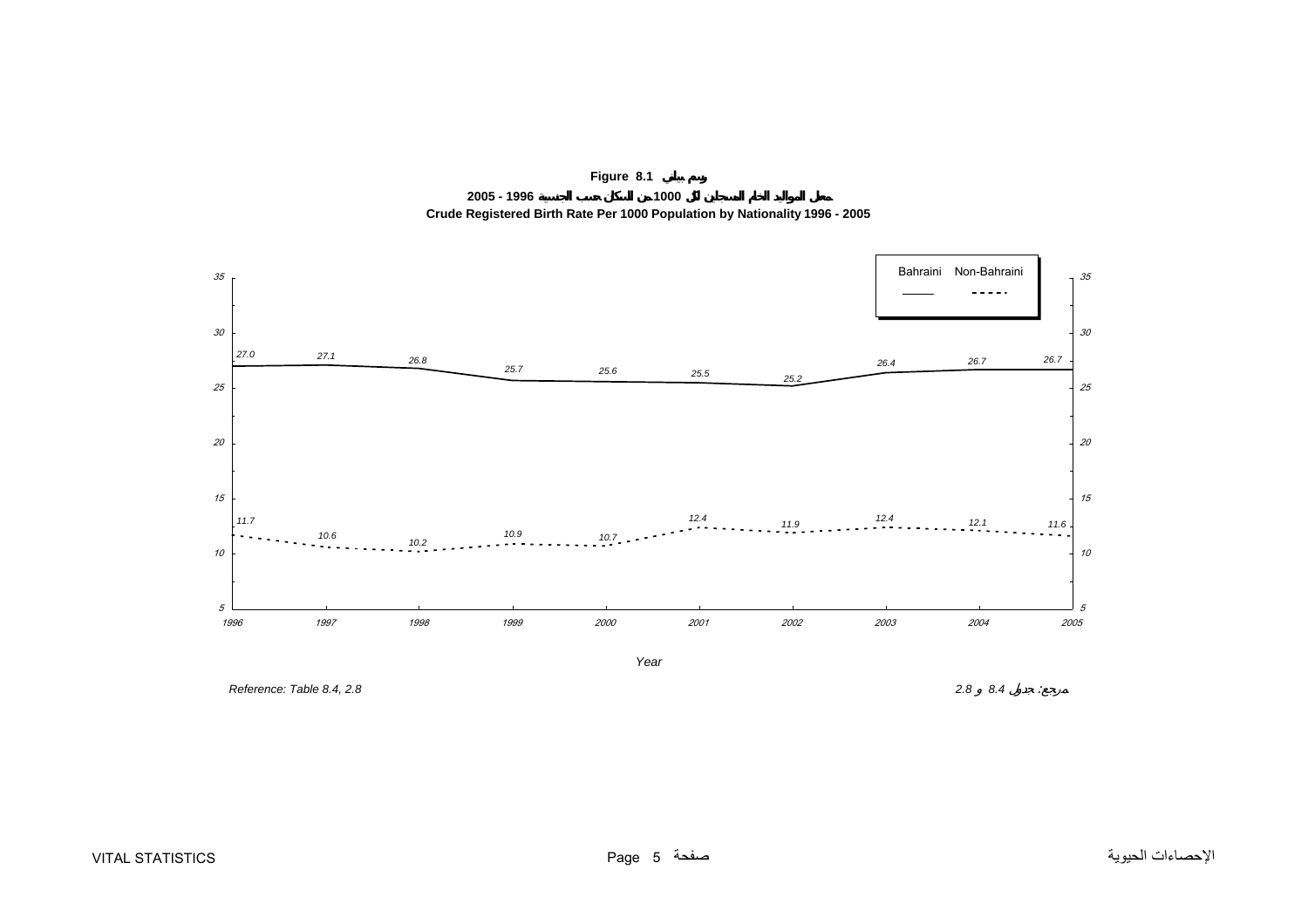| 2005 |  |
|------|--|
|------|--|

**Reported Births by Place of Birth 2005** 

<span id="page-5-0"></span>

|                                    | <b>Multiple Births</b> |              | <b>Total Births</b> |        |             | <b>Still Births</b> |             | <b>Live Births</b> |             |         |
|------------------------------------|------------------------|--------------|---------------------|--------|-------------|---------------------|-------------|--------------------|-------------|---------|
| <b>Place of Birth</b>              | Triplets<br>& more     | <b>Twins</b> | Total               | Female | <b>Male</b> | Female              | <b>Male</b> | Female             | <b>Male</b> |         |
| <b>MOH Hospitals</b>               | 12                     | 133          | 10,978              | 5,365  | 5,613       | 35                  | 50          | 5,330              | 5,563       |         |
| Salmaniya Medical Complex          |                        | 128          | 6,015               | 2,920  | 3,095       | 28                  | 42          | 2,892              | 3,053       |         |
| Muharraq Maternity Hospital        |                        |              | 1,381               | 683    | 698         |                     |             | 683                | 697         |         |
| Jidhafs Maternity Hospital         |                        |              | 3,541               | 1,741  | 1,800       |                     |             | 1,734              | 1,793       |         |
| Sitra Maternity Hospital           |                        |              | 20                  |        |             |                     |             |                    | 12          |         |
| Western Region Maternity Hospital  |                        |              | 16                  | 11     |             |                     |             | $1^{\circ}$        |             |         |
| Riffa Maternity Hospital           |                        |              |                     |        |             |                     |             |                    |             |         |
| <b>Military Hospital</b>           |                        | 43           | 3,006               | 1,468  | 1,538       | 12                  | 11          | 1,456              | 1,527       |         |
| <b>Private Hospitals</b>           |                        | 13           | 1,176               | 591    | 585         |                     |             | 590                | 582         |         |
| <b>International Hospital</b>      |                        |              | 167                 | 81     | 86          |                     |             | 81                 | 86          |         |
| American Mission Hospital          |                        |              | 451                 | 243    | 208         |                     |             | 243                | 206         |         |
| Awali Hospital                     |                        |              | 108                 | 47     | 61          |                     |             | 47                 | 61          |         |
| Ibn Al-Nafees Hospital             |                        |              | 91                  | 43     | 48          |                     |             | 43                 | 48          |         |
| <b>Bahrain Specialist Hospital</b> |                        |              | 341                 | 171    | 170         |                     |             | 170                | 169         |         |
| Noor Specialist Hospital           |                        |              |                     |        | 12          |                     |             |                    | 12          |         |
| At Home and Enroute to Hospital    |                        |              | 75                  | 44     | 31          |                     |             | 44                 | 31          |         |
| Total *                            | 15                     | 189          | 15,235              | 7,468  | 7,767       | 48                  | 64          | 7,420              | 7,703       | $\star$ |

*\** لا تشمل المواليد في الخارج . *.births abroad Excluding\**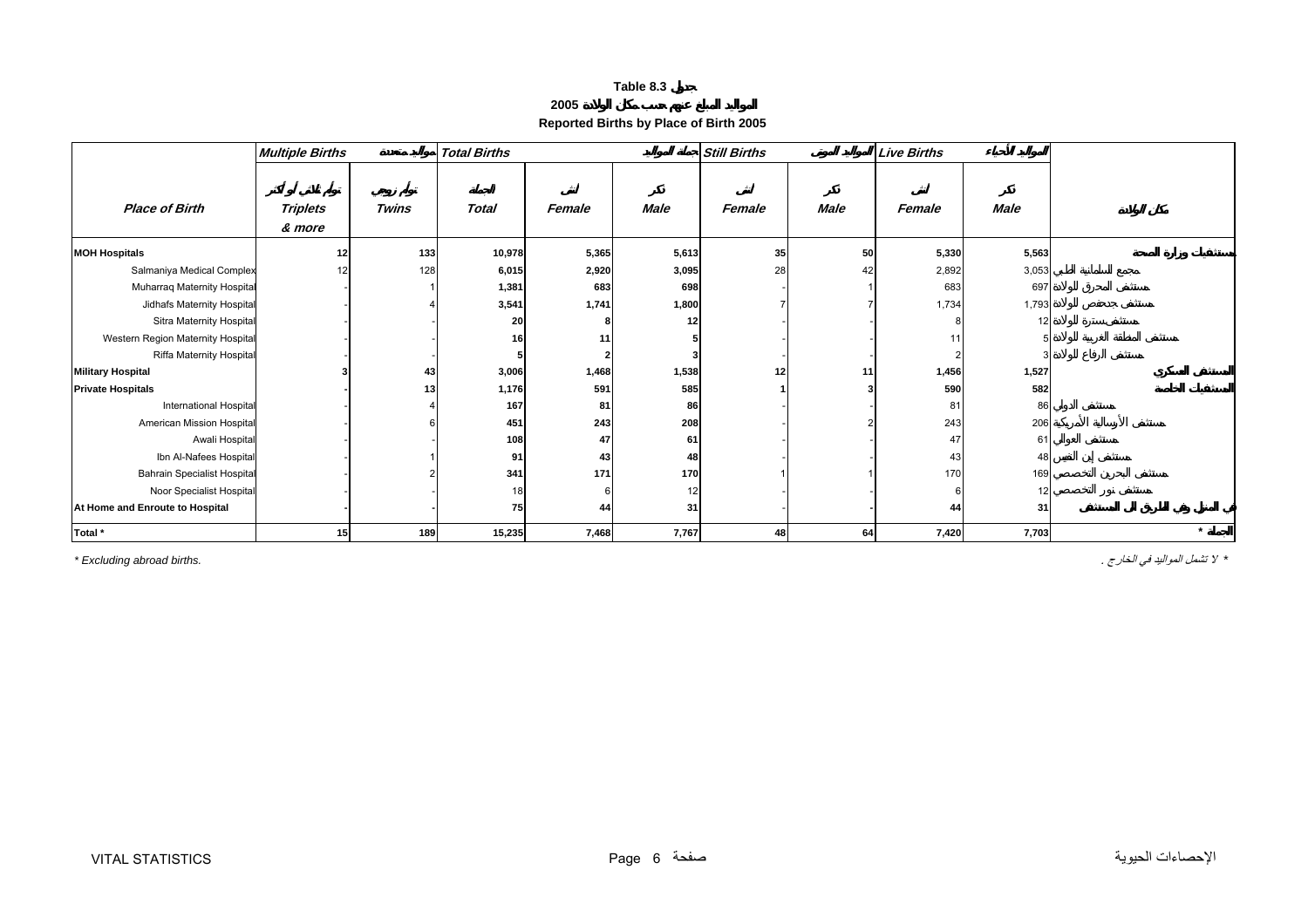**2005**

# **Registered Live Births by Place of Birth, Sex and Father's Nationality 2005**

|                                        | <b>Total</b> |        |             | Non-Bahraini |        |             | Bahraini     |        |             |
|----------------------------------------|--------------|--------|-------------|--------------|--------|-------------|--------------|--------|-------------|
|                                        |              |        |             |              |        |             |              |        |             |
|                                        |              |        |             |              |        |             |              |        |             |
| <b>Place of Birth</b>                  | Total        | Female | <b>Male</b> | <b>Total</b> | Female | <b>Male</b> | <b>Total</b> | Female | <b>Male</b> |
| <b>MOH Hospitals</b>                   | 10,706       | 5,237  | 5,469       | 1,801        | 896    | 905         | 8,905        | 4,341  | 4,564       |
| Salmaniya Medical Complex              | 5,813        | 2,821  | 2,992       | 854          | 414    | 440         | 4,959        | 2,407  | 2,552       |
| <b>Muharrag Maternity</b>              | 1,363        | 681    | 682         | 378          | 193    | 185         | 985          | 488    | 497         |
| Jidhafs Maternity                      | 3,490        | 1,715  | 1,775       | 564          | 287    | 277         | 2,926        | 1,428  | 1,498       |
| Sitra Maternity                        | 19           |        | 12          | 3            |        |             | 16           | 6      | 10          |
| <b>Western Region Maternity</b>        | 16           | 11     |             |              |        |             | 16           | 11     |             |
| <b>Riffa Maternity</b>                 |              |        |             |              |        |             | 3            |        |             |
| <b>Military Hospital</b>               | 2,968        | 1,445  | 1,523       | 967          | 470    | 497         | 2,001        | 975    | 1,026       |
| <b>Private Hospitals &amp; Clinics</b> | 1,138        | 560    | 578         | 436          | 210    | 226         | 702          | 350    | 352         |
| <b>International Hospita</b>           | 166          | 78     | 88          | 47           | 19     | 28          | 119          | 59     | 60          |
| American Mission Hospita               | 432          | 229    | 203         | 229          | 118    | 111         | 203          | 111    | 92          |
| Awali Hospital                         | 106          | 45     | 61          | 55           | 22     | 33          | 51           | 23     | 28          |
| Ibn Al-Nafees Hospital                 | 87           | 40     | 47          | 20           | 12     | 8           | 67           | 28     | 39          |
| <b>Bahrain Specialist Hospital</b>     | 330          | 161    | 169         | 82           | 38     | 44          | 248          | 123    | 125         |
| Hussa Al-Kabi Clinic                   |              |        |             |              |        |             |              |        |             |
| Noor Specialist Hospital               | 17           |        | 10          |              |        |             | 14           | 6      | 8           |
| At Home and Enroute to Hospital        | 46           | 30     | 16          |              |        |             | 39           | 25     | 14          |
| <b>Born Abroad</b>                     | 340          | 159    | 181         |              |        |             | 340          | 159    | 181         |
| <b>Total</b>                           | 15,198       | 7,431  | 7,767       | 3,211        | 1,581  | 1,630       | 11,987       | 5,850  | 6,137       |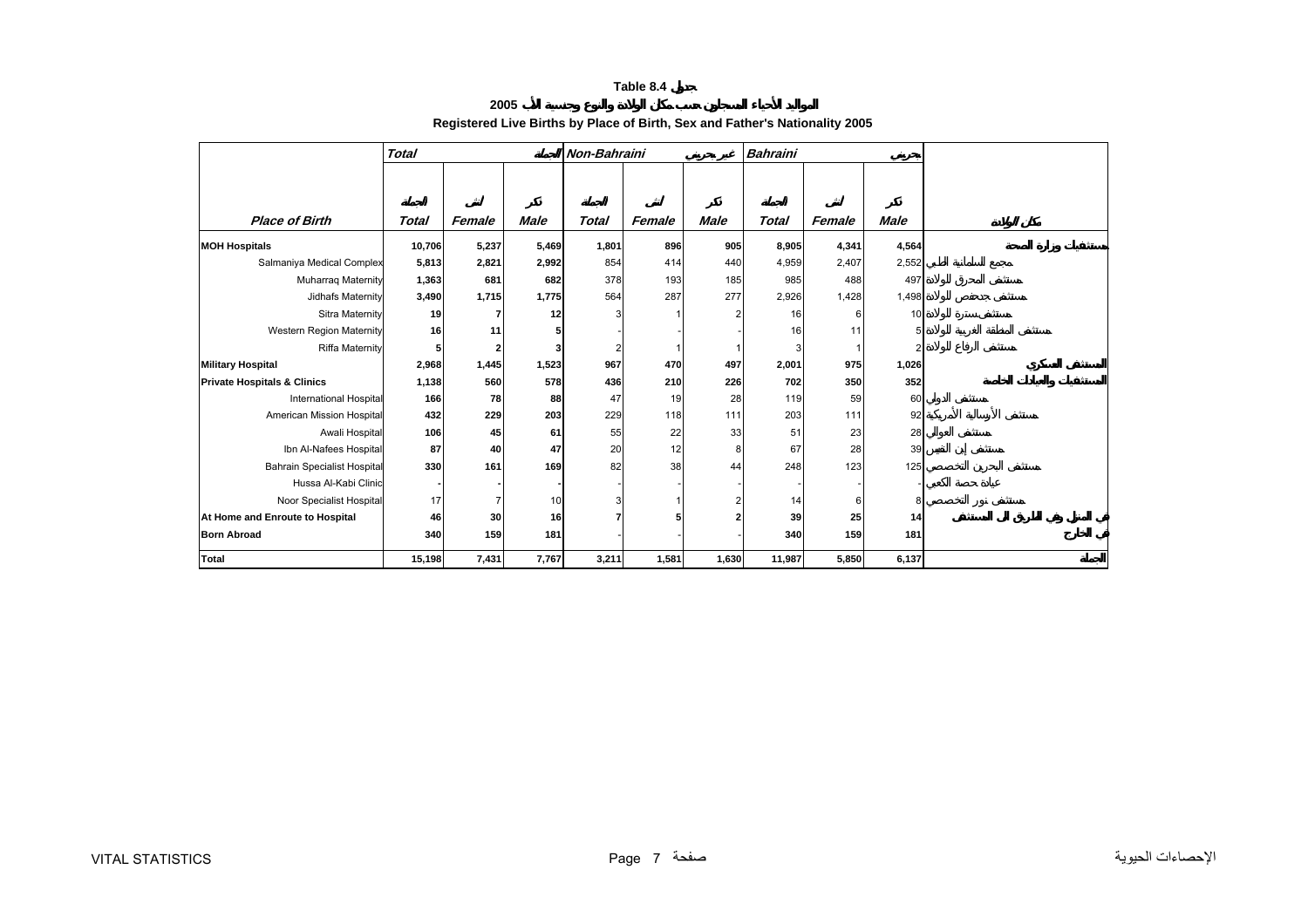**Figure 8.2 2005**



<span id="page-7-0"></span>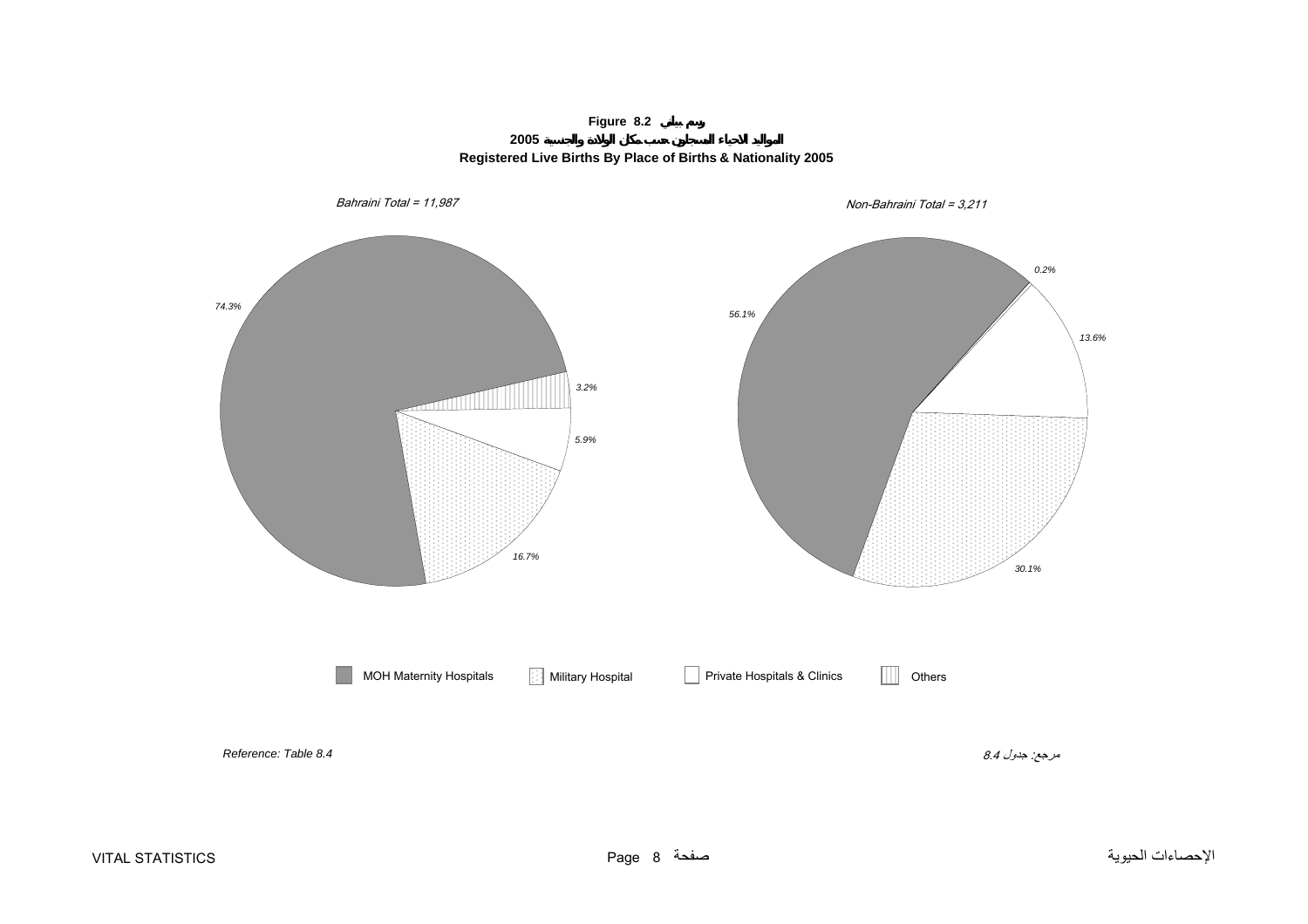## **2005 Registered Live Births by Birth Weight, Mother's Nationality and Age Groups 2005**

<span id="page-8-0"></span>

|              | Birth weight (kg) |                         |        |        |        |        |        |                         |     | <b>Mother</b>      |              |
|--------------|-------------------|-------------------------|--------|--------|--------|--------|--------|-------------------------|-----|--------------------|--------------|
| <b>Total</b> | Undete-<br>rmined | $4.5+$                  | $4.0+$ | $3.5+$ | $3.0+$ | $2.5+$ | $2.0+$ | $1.5+$                  | 1.5 | <b>Nationality</b> | Age Groups   |
| 3            |                   |                         |        |        |        |        |        |                         |     | - Bah              | less than 15 |
| 1            |                   |                         |        |        |        |        |        |                         |     | - Non-Bah          |              |
| 329          |                   |                         | 10     | 40     | 139    | 100    | 31     | 6                       |     | 1 Bah              | $15-19$      |
| 156          | 10                | 1                       | 5      | 27     | 55     | 43     | 12     | $\overline{\mathbf{c}}$ |     | 1 Non-Bah          |              |
| 2,569        | 9                 | 8                       | 64     | 478    | 1058   | 732    | 168    | 28                      |     | 24 Bah             | $20 - 24$    |
| 939          | 34                | 4                       | 29     | 183    | 393    | 224    | 53     | 11                      |     | 8 Non-Bah          |              |
| 3,423        | 15                | 16                      | 138    | 731    | 1420   | 846    | 188    | 46                      |     | 23 Bah             | 25-29        |
| 1,429        | 61                | 10                      | 60     | 285    | 574    | 346    | 63     | 23                      |     | 7 Non-Bah          |              |
| 2,436        | 9                 | 15                      | 123    | 563    | 985    | 541    | 132    | 41                      |     | 27 Bah             | 30-34        |
| 1,072        | 29                | 17                      | 61     | 247    | 446    | 204    | 46     | 15                      |     | 7 Non-Bah          |              |
| 1,501        | 10                | 18                      | 116    | 373    | 606    | 266    | 76     | 22                      |     | 14 Bah             | 35-39        |
| 575          | 30                | 6                       | 43     | 141    | 203    | 107    | 29     | $\overline{9}$          |     | 7 Non-Bah          |              |
| 529          | 7                 | 10                      | 47     | 120    | 191    | 112    | 30     | 8                       |     | 4 Bah              | 40-44        |
| 152          | 14                | $\overline{\mathbf{c}}$ | 12     | 35     | 52     | 25     | 7      |                         |     | 1 Non-Bah          |              |
| 46           |                   | $\overline{\mathbf{c}}$ | 3      | 7      | 14     | 11     | 7      |                         |     | 1 Bah              | 45-49        |
| 23           | 3                 |                         | 2      | 2      | 9      | 3      |        |                         |     | 1 Non-Bah          |              |
| 4            |                   |                         |        |        | 2      |        |        |                         |     | - Bah              | $50+$        |
| 3            |                   |                         |        |        | 2      |        |        |                         |     | - Non-Bah          |              |
| 8            | 8                 |                         |        |        |        |        |        |                         |     | - Bah              | Unknown      |
| 0            |                   |                         |        |        |        |        |        |                         |     | - Non-Bah          |              |
| 10,848       | 60                | 70                      | 502    | 2,313  | 4,416  | 2,610  | 632    | 151                     |     | 94 Bah             |              |
| 4,350        | 181               | 41                      | 213    | 920    | 1,735  | 952    | 211    | 65                      |     | 32 Non-Bah         | <b>Total</b> |
| 15,198       | 241               | 111                     | 715    | 3,233  | 6,151  | 3,562  | 843    | 216                     |     | 126 Total          |              |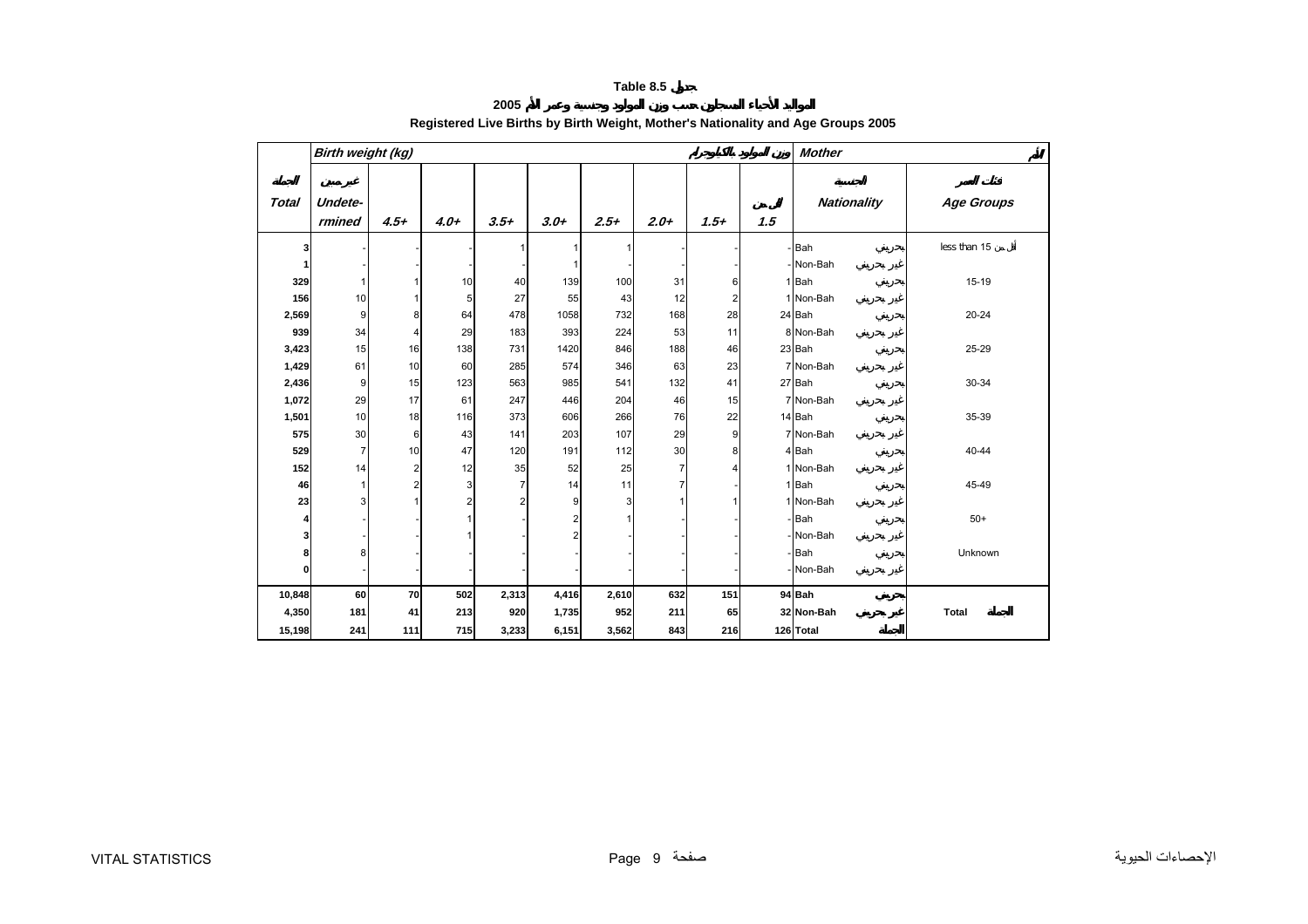## **رسم بياني 8.3 Figure وزن المواليد ( بالكيلو جرام ) حسب الجنسية <sup>2005</sup> Births Weight in (kg) By Nationality 2005**

<span id="page-9-0"></span>*Cumulative Percentage*



*0.9 1.4 5.8 24.1 40.721.34.60.6 0.6*010 20 30 40Undetermined <1.5 1.5 - 2.0 - 2.5 - 3.0 - 3.5 - 4.0 - 4.5 + **Bahraini**Birth Weight in kg





مرجع: جدول 8.5 *8.5 Table :Reference*

الإحصاءات الحيوية صفحة 10 Page STATISTICS VITAL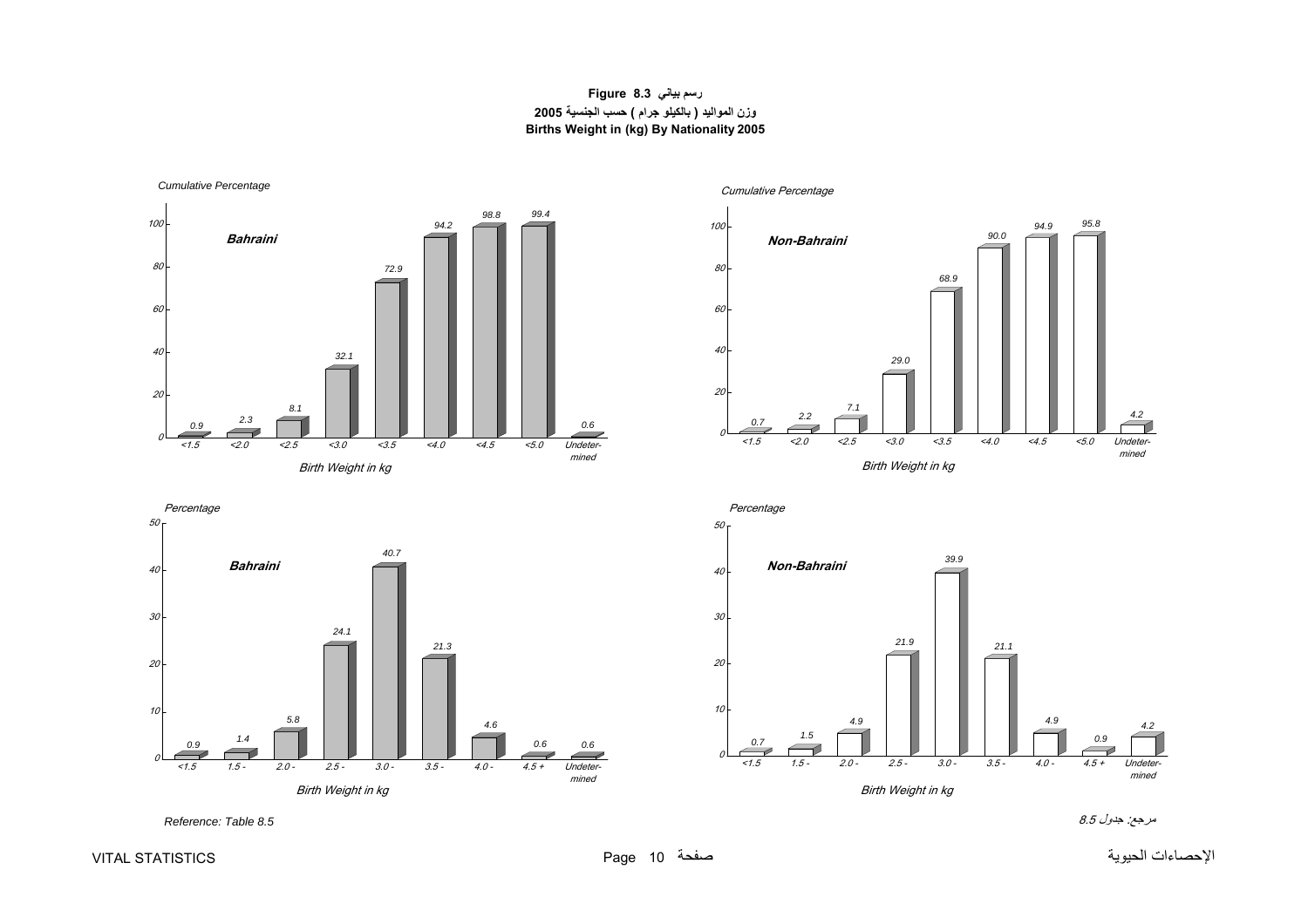**2005**

<span id="page-10-0"></span>

|              |                   |                | Birth Interval between current delivery and previous pregnancy |                |                |       |                |       |          |           | <b>Mother</b> |                   |
|--------------|-------------------|----------------|----------------------------------------------------------------|----------------|----------------|-------|----------------|-------|----------|-----------|---------------|-------------------|
| <b>Total</b> | Undete-<br>rmined | $7+$           | $6+$                                                           | $5+$           | $4+$           | $3+$  | $2^{+}$        | $1+$  | $\leq$ 1 | NA        | Nationality   | <b>Age Groups</b> |
| 3            |                   |                |                                                                |                |                |       |                |       |          |           | 3 Bah         | less than 15      |
|              |                   |                |                                                                |                |                |       |                |       |          |           | 1 Non-Bah     |                   |
| 329          |                   |                |                                                                |                |                | 2     | 12             | 27    |          |           | 284 Bah       | 15-19             |
| 156          |                   |                |                                                                |                |                | Δ     | 14             | 28    |          |           | 109 Non-Bah   |                   |
| 2,569        | 21                | 2              | 6                                                              | 21             | 71             | 148   | 266            | 361   | 20       | 1,653 Bah |               | $20 - 24$         |
| 939          | $\overline{4}$    | $\overline{2}$ |                                                                | 14             | 31             | 59    | 166            | 208   | 8        |           | 443 Non-Bah   |                   |
| 3,423        | 28                | 57             | 74                                                             | 178            | 333            | 484   | 610            | 496   | 16       | 1,147 Bah |               | 25-29             |
| 1,429        |                   | 41             | 43                                                             | 60             | 114            | 151   | 227            | 269   | 9        |           | 508 Non-Bah   |                   |
| 2,436        | 9                 | 247            | 166                                                            | 245            | 319            | 382   | 432            | 349   | 15       |           | 272 Bah       | 30-34             |
| 1,072        |                   | 100            | 54                                                             | 101            | 92             | 146   | 190            | 169   | 5        |           | 211 Non-Bah   |                   |
| 1,501        |                   | 291            | 117                                                            | 168            | 201            | 212   | 260            | 164   |          |           | 79 Bah        | 35-39             |
| 575          |                   | 103            | 39                                                             | 40             | 67             | 75    | 105            | 79    |          |           | 60 Non-Bah    |                   |
| 529          |                   | 167            | 42                                                             | 56             | 59             | 81    | 51             | 48    |          |           | 24 Bah        | 40-44             |
| 152          |                   | 36             | $\overline{7}$                                                 | 16             | 16             | 20    | 24             | 14    |          |           | 17 Non-Bah    |                   |
| 46           |                   | 21             | 8                                                              | 5 <sup>1</sup> | $\overline{2}$ |       | $\overline{7}$ |       |          |           | 2 Bah         | 45-49             |
| 23           |                   |                |                                                                | 3              |                |       |                |       |          |           | 5 Non-Bah     |                   |
|              |                   |                |                                                                |                |                |       |                |       |          |           | Bah           | $50+$             |
| 3            |                   |                |                                                                |                |                |       |                |       |          |           | Non-Bah       |                   |
|              |                   |                |                                                                |                |                |       |                |       |          |           | 8 Bah         | Unknown           |
|              |                   |                |                                                                |                |                |       |                |       |          |           | Non-Bah       |                   |
| 10,848       | 64                | 785            | 414                                                            | 676            | 986            | 1,310 | 1,639          | 1,445 | 57       | 3,472 Bah |               |                   |
| 4,350        | 20                | 289            | 148                                                            | 234            | 322            | 458   | 729            | 769   | 27       |           | 1,354 Non-Bah | <b>Total</b>      |
| 15,198       | 84                | 1,074          | 562                                                            | 910            | 1,308          | 1,768 | 2,368          | 2,214 | 84       |           | 4,826 Total   |                   |

# **Registered Live Births by Birth Intervals, Mother's Nationality and Age Groups 2005**

*(NA) 1st Delivery .* . *(NA)*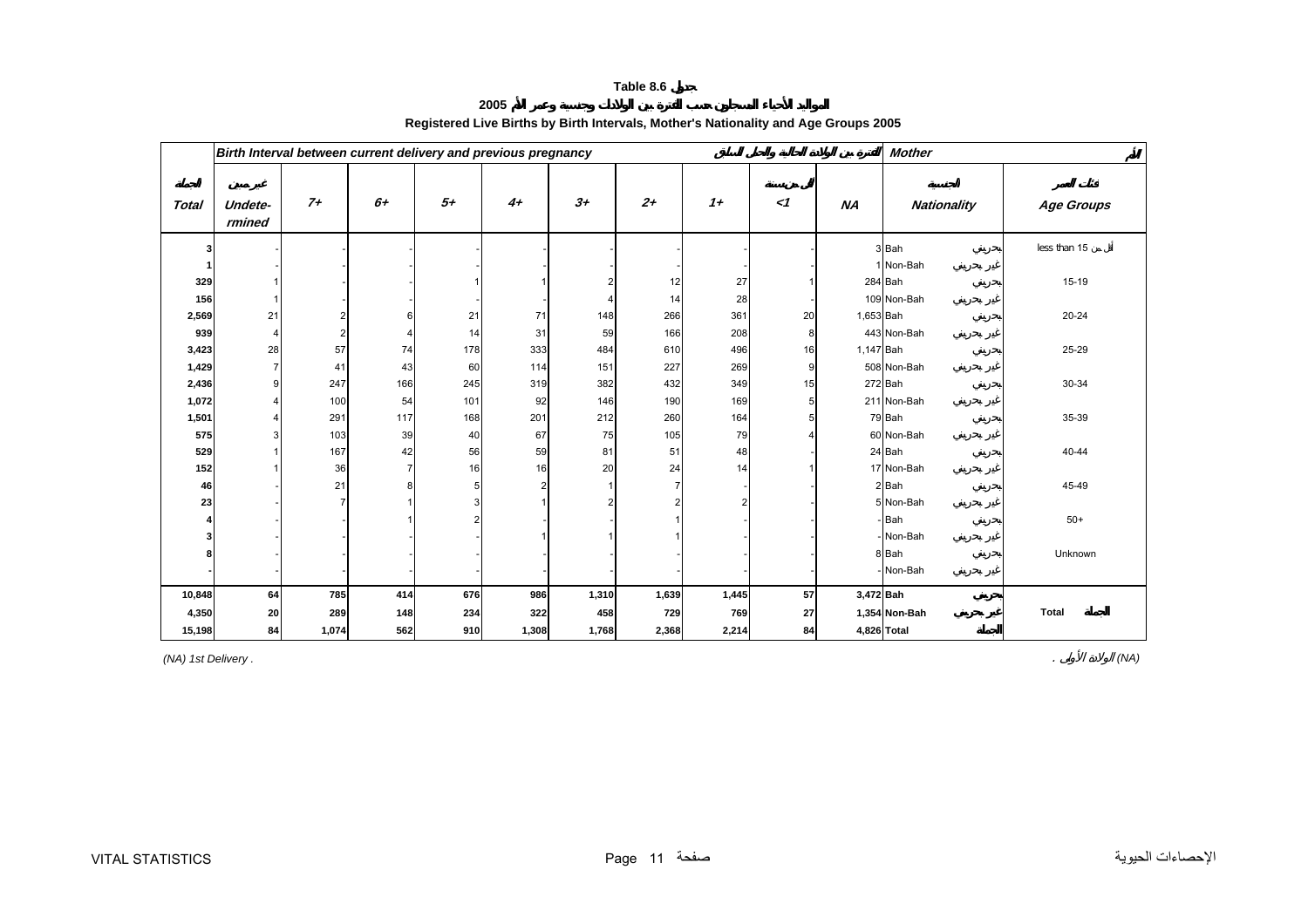## **2005**

# **Registered Still Births by Father's Nationality, Sex and Age of Fetus 2005**

<span id="page-11-0"></span>

| <b>Total</b> |        |             | Non-Bahraini |        |      | <b>Bahraini</b> |        |      |                      |
|--------------|--------|-------------|--------------|--------|------|-----------------|--------|------|----------------------|
|              |        |             |              |        |      |                 |        |      |                      |
|              |        |             |              |        |      |                 |        |      |                      |
| <b>Total</b> | Female | <b>Male</b> | <b>Total</b> | Female | Male | <b>Total</b>    | Female | Male | Age of Fetus (weeks) |
| 8            | Δ      |             |              |        |      | 8               |        | 4    | less than 28 wks     |
| 2            |        |             |              |        |      |                 |        |      | 28                   |
| 2            |        |             |              |        |      | 2               |        |      | 29                   |
|              |        |             |              |        |      |                 |        |      | 30                   |
|              |        |             |              |        |      |                 |        |      | 31                   |
| 3            | 2      |             |              |        |      | 2               |        |      | 32                   |
| 2            |        |             |              |        |      |                 |        |      | 33                   |
| 2            |        |             |              |        |      | 2               |        |      | 34                   |
|              |        |             |              |        |      |                 |        |      | 35                   |
| 2            |        |             |              |        |      | 2               |        |      | 36                   |
|              |        |             |              |        |      |                 |        |      | 37                   |
| 2            |        |             |              |        |      | 2               |        |      | 38                   |
| 3            |        |             |              |        |      | 3               |        |      | 39                   |
| 6            | 3      | 3           |              |        |      | 6               | 3      | 3    | 40 & over            |
| 35           | 15     | 20          | 5            | 2      | 3    | 30              | 13     | 17   | Total                |

*Note : Deaths include some visitors .* . :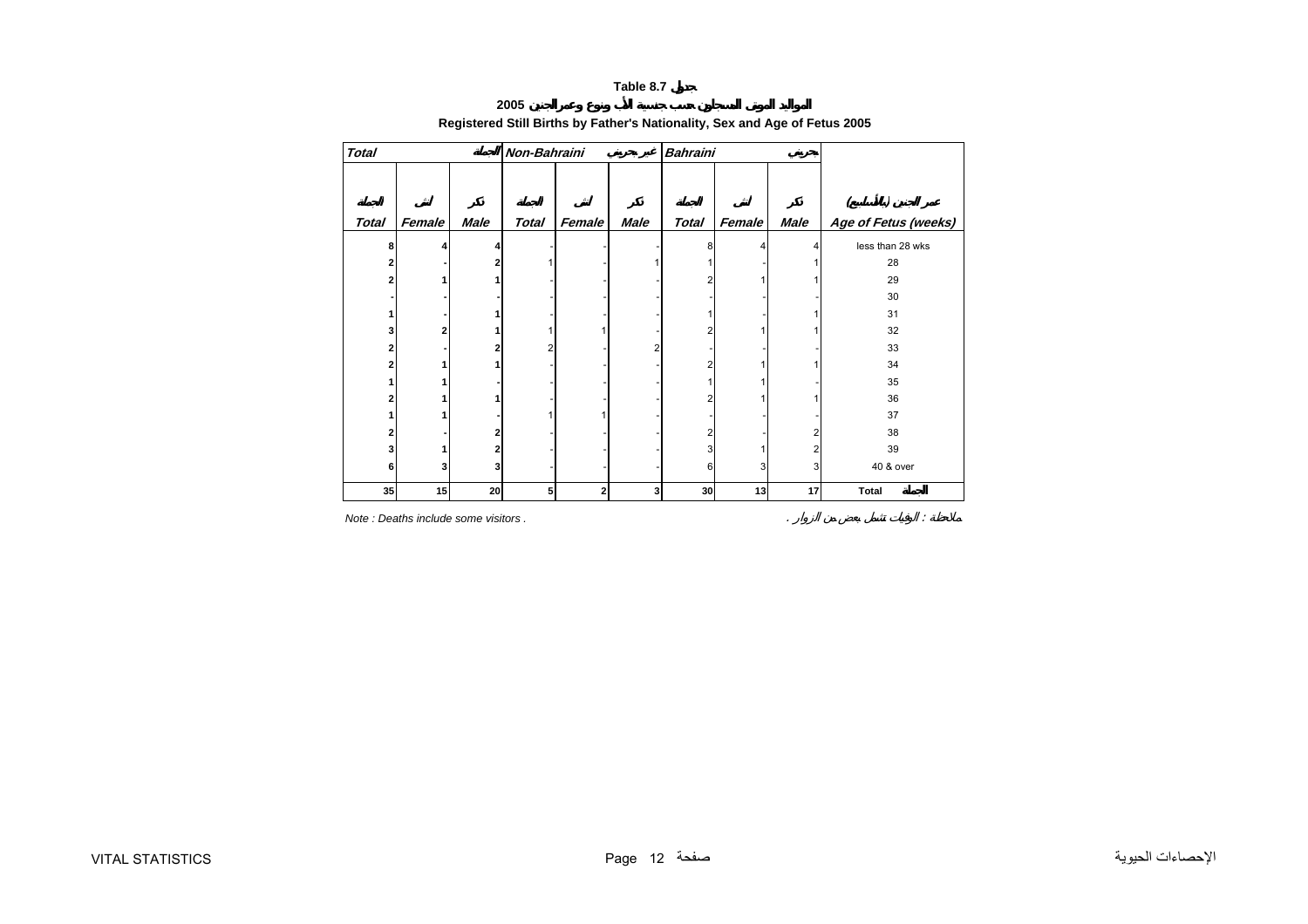#### **2005**

## **Reported Deaths by Place, Nationality and Sex 2005**

<span id="page-12-0"></span>

|           | <b>Total</b> |               |             | Non-Bahraini |        |             | <b>Bahraini</b> |        |             |  |
|-----------|--------------|---------------|-------------|--------------|--------|-------------|-----------------|--------|-------------|--|
|           |              |               |             |              |        |             |                 |        |             |  |
|           |              |               |             |              |        |             |                 |        |             |  |
| Place     | Total        | <b>Female</b> | <b>Male</b> | Total        | Female | <b>Male</b> | Total           | Female | <b>Male</b> |  |
| Hospitals | 1,509        | 687           | 822         | 203          | 60     | 143         | 1,306           | 627    | 679         |  |
| Home      | 468          | 170           | 298         | 94           | 16     | 78          | 374             | 154    | 220         |  |
| Abroad    | 59           | $22 \,$       | 37          |              |        |             | 59              | 22     | 37          |  |
| Others    | 186          | 16            | 170         | 120          | 8      | 112         | 66              | 8      | 58          |  |
| Total     | 2,222        | 895           | 1,327       | 417          | 84     | 333         | 1,805           | 811    | 994         |  |

**Note : Deaths include some visitors .**  $\therefore$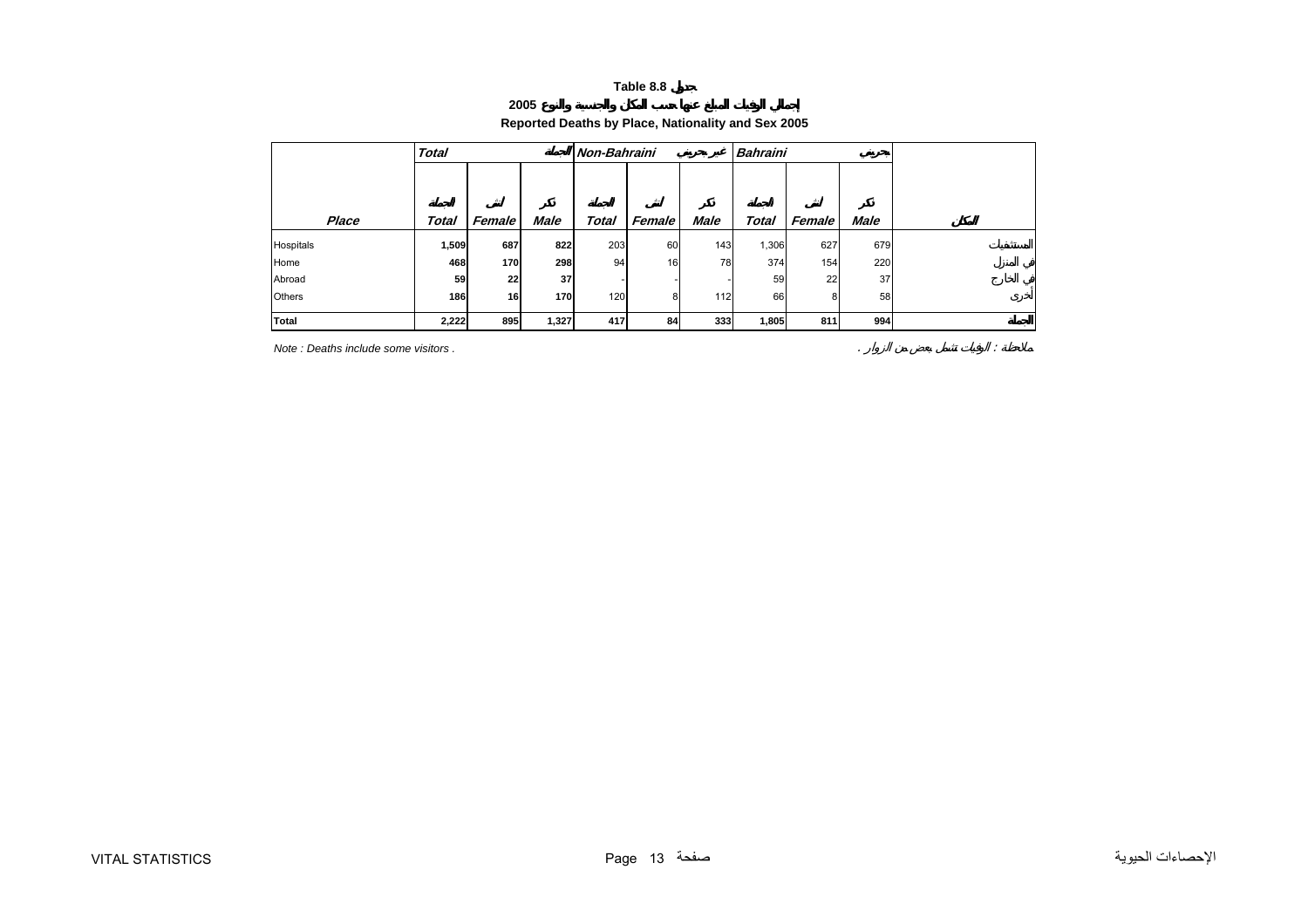**2005**

# **Reported Deaths by Age Groups, Nationality and Sex 2005**

<span id="page-13-0"></span>

| <b>Total</b> |              |        |             | Non-Bahraini |                |                |                | <b>Bahraini</b> |              |        |             |                                       |
|--------------|--------------|--------|-------------|--------------|----------------|----------------|----------------|-----------------|--------------|--------|-------------|---------------------------------------|
| %            |              |        |             | %            |                |                |                | %               |              |        |             |                                       |
|              | <b>Total</b> | Female | <b>Male</b> |              | <b>Total</b>   | Female         | <b>Male</b>    |                 | <b>Total</b> | Female | <b>Male</b> | Age Groups (Years)                    |
| 1.9          | 43           | 18     | 25          | 2.9          | 12             | 6              | 6              | 1.7             | 31           | 12     | 19          | < 1 days                              |
| 1.5          | 33           | 15     | 18          | 1.2          | 5              |                | $\overline{4}$ | 1.6             | 28           | 14     | 14          | $\overline{4}$<br>7 days to $<$ 4 wks |
| 2.6          | 58           | 29     | 29          | 2.4          | 10             | 6              | 4              | 2.7             | 48           | 23     | 25          | 4<br>4 wks to $<$ 1 yr                |
| $1.4$        | 31           | 14     | 17          | 1.4          | 6              |                | 6              | 1.4             | 25           | 14     | 11          | $1 - 4$                               |
| $1.2$        | 26           | 11     | 15          | 1.0          | $\overline{4}$ | $\overline{2}$ | $\overline{2}$ | 1.2             | 22           | 9      | 13          | $5 - 9$                               |
| 0.4          | 9            | 5      | 4           |              |                |                |                | 0.5             | 9            | 5      | 4           | $10 - 14$                             |
| 1.7          | 37           | 9      | 28          | 1.4          | 6              |                | 5              | 1.7             | 31           | 8      | 23          | $15 - 9$                              |
| 2.6          | 58           | 18     | 40          | 4.3          | 18             | 3              | 15             | 2.2             | 40           | 15     | 25          | $20 - 24$                             |
| 2.9          | 65           | 14     | 51          | 8.9          | 37             | 8              | 29             | 1.6             | 28           | 6      | 22          | $25 - 29$                             |
| 3.1          | 68           | 17     | 51          | 9.4          | 39             | 9              | 30             | 1.6             | 29           | 8      | 21          | $30 - 34$                             |
| 3.9          | 87           | 21     | 66          | 8.9          | 37             | 6              | 31             | 2.8             | 50           | 15     | 35          | $35 - 39$                             |
| $4.2\,$      | 94           | 21     | 73          | 9.4          | 39             | $\overline{a}$ | 37             | 3.0             | 55           | 19     | 36          | $40 - 44$                             |
| 5.5          | 123          | 33     | 90          | 12.5         | 52             | $\overline{4}$ | 48             | 3.9             | 71           | 29     | 42          | $45 - 49$                             |
| 5.7          | 127          | 34     | 93          | 10.1         | 42             | 3              | 39             | 4.7             | 85           | 31     | 54          | $50 - 54$                             |
| 4.6          | 103          | 40     | 63          | 5.5          | 23             | 3              | 20             | 4.4             | 80           | 37     | 43          | $55 - 59$                             |
| 5.4          | 120          | 49     | 71          | 3.8          | 16             | $\overline{2}$ | 14             | 5.8             | 104          | 47     | 57          | $60 - 64$                             |
| 9.9          | 221          | 110    | 111         | 3.6          | 15             | 5              | 10             | 11.4            | 206          | 105    | 101         | $65 - 69$                             |
| 10.6         | 235          | 117    | 118         | 4.8          | 20             | $\overline{7}$ | 13             | 11.9            | 215          | 110    | 105         | $70 - 74$                             |
| 30.8         | 684          | 320    | 364         | 8.6          | 36             | 16             | 20             | 35.9            | 648          | 304    | 344         | $75+$                                 |
| 100.0        | 2,222        | 895    | 1,327       | 100.0        | 417            | 84             | 333            | 100.0           | 1,805        | 811    | 994         | Total                                 |

*Note : Deaths include some visitors .* . :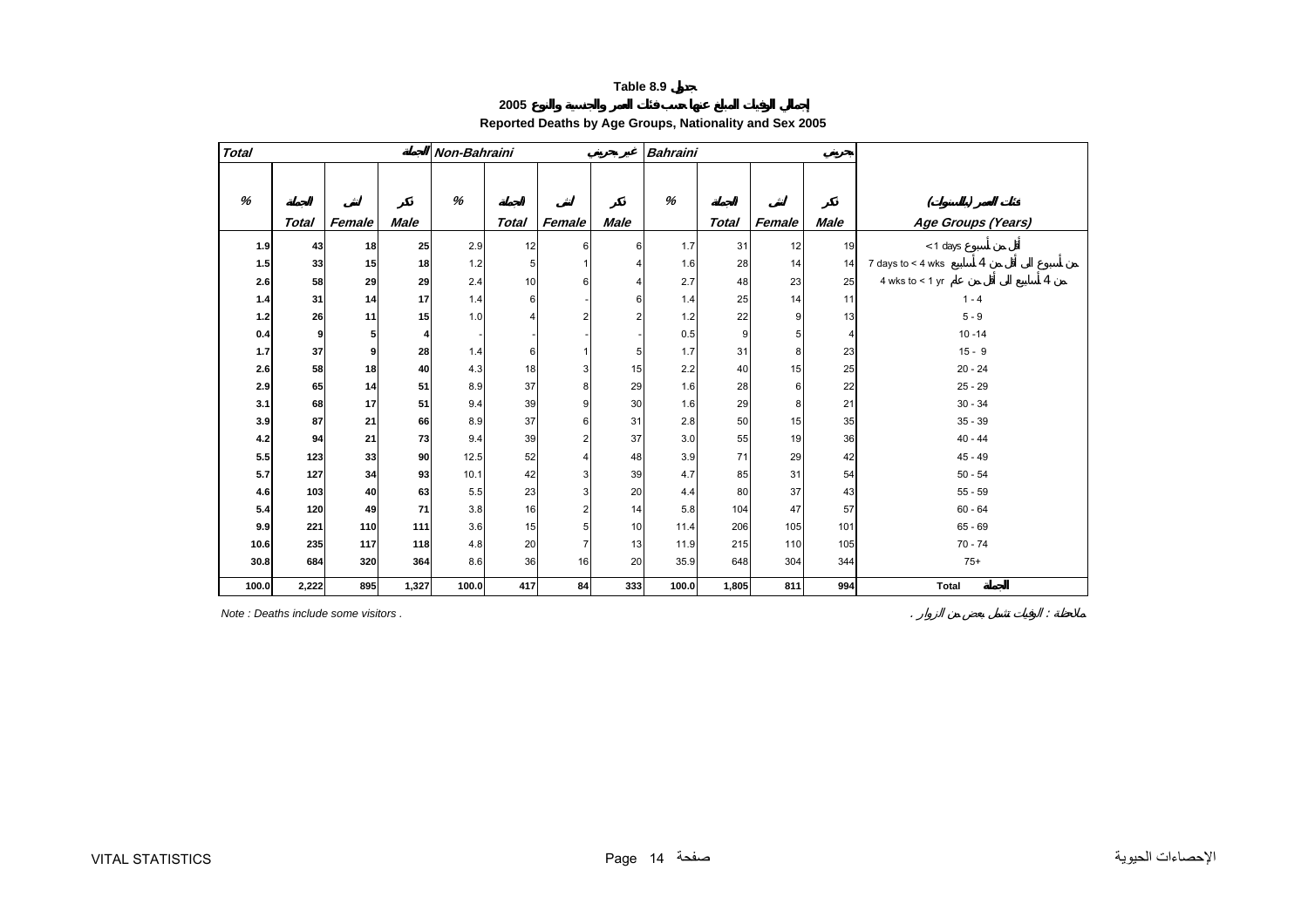**رسم بياني 8.4 Figure معدل الوفيات لكل 1000 من السكان حسب فئات العمر <sup>و</sup> الجنسية 2005 Death Rate per 1000 population By Age Groups, Nationality & Sex 2005**

<span id="page-14-0"></span>

*Reference: Table 8.9,2.8* 

مرجع: جدول 8.9 <sup>و</sup> 2.8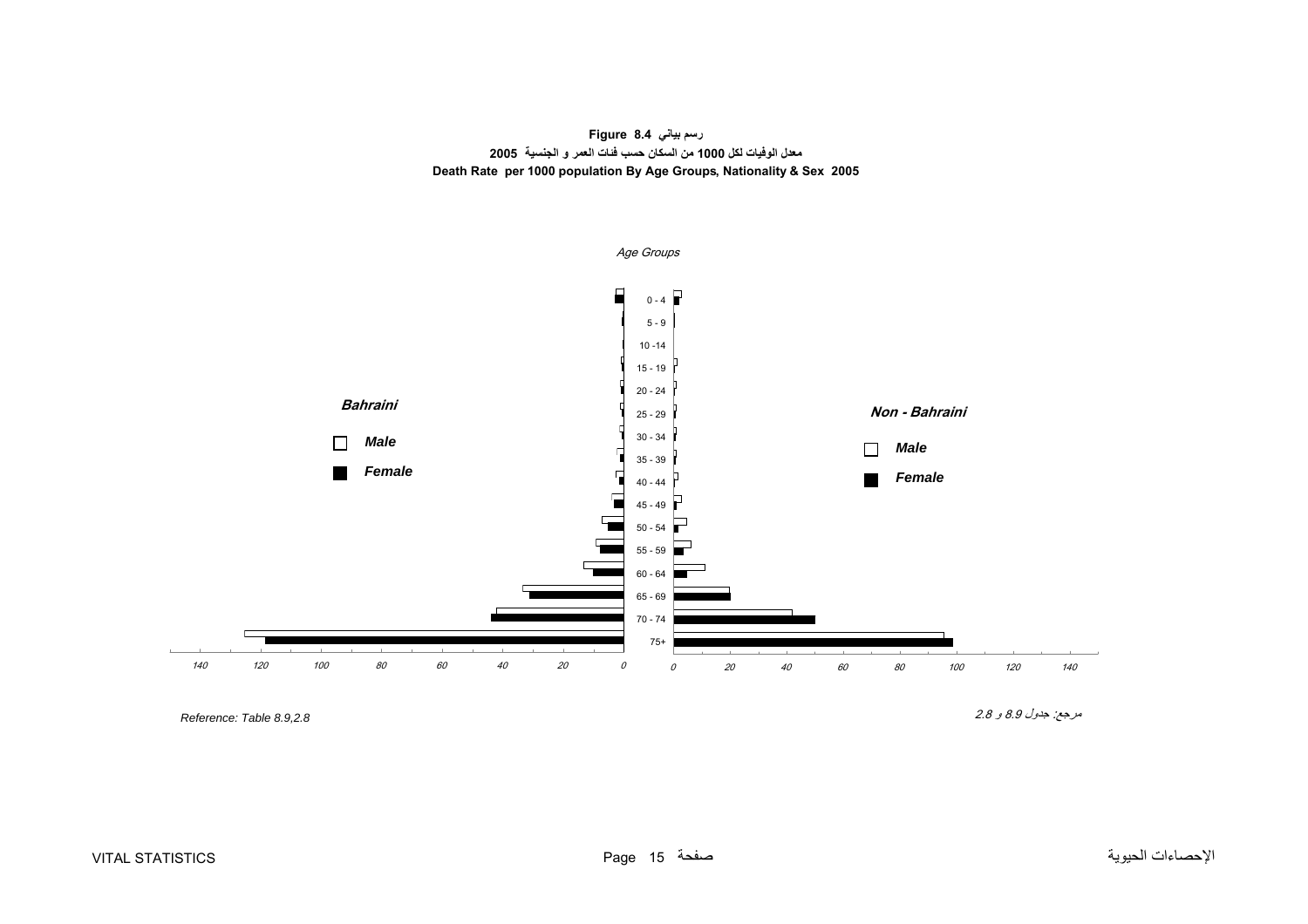#### **2005**

# **Reported Deaths by Cause of Death, Nationality and Sex 2005**

<span id="page-15-0"></span>

|                                                                                                           |              | <b>Nationality / Sex</b> |     |     |                     |                |                 |           |                 |     |     |     |          |
|-----------------------------------------------------------------------------------------------------------|--------------|--------------------------|-----|-----|---------------------|----------------|-----------------|-----------|-----------------|-----|-----|-----|----------|
|                                                                                                           | <b>Total</b> |                          |     |     | <b>Non Bahraini</b> |                |                 |           | <b>Bahraini</b> |     |     |     |          |
|                                                                                                           | <b>Total</b> |                          |     |     | <b>Total</b>        |                |                 |           | <b>Total</b>    |     |     |     |          |
|                                                                                                           |              |                          |     |     |                     |                |                 |           |                 |     |     |     | $ICD-10$ |
| <b>Cause of Death</b>                                                                                     | %            | No.                      | F   | M   | %                   | No.            | F               | M         | %               | No. | F   | M   | Code     |
| Certain infectious & parasitic diseases                                                                   | 4.2          | 94                       | 38  | 56  | 2.4                 | 10             | 2               | 8         | 4.7             | 84  | 36  | 48  | A00-B99  |
| Neoplasms                                                                                                 | 12.0         | 267                      | 134 | 133 | 5.0                 | 21             | 10 <sup>1</sup> | 11        | 13.6            | 246 | 124 | 122 | C00-D49  |
| Diseases of the blood and blood-forming<br>organs and certain disorders involving<br>the immune mechanism | 1.7          | 38                       | 19  | 19  | 0.2                 |                |                 |           | 2.0             | 37  | 19  | 18  | D50-D89  |
| Endocrine, nutritional and metabolic diseases                                                             | 10.5         | 233                      | 111 | 122 | 6.5                 | 27             | 11              | <b>16</b> | 11.4            | 206 | 100 | 106 | E00-E90  |
| Mental and behavioural disorders                                                                          | 0.36         | 8                        |     | 8   |                     |                |                 |           | 0.4             | 8   |     | 8   | F00-F99  |
| Diseases of the nervous system                                                                            | 2.2          | 48                       | 15  | 33  | 1.7                 | 7              |                 |           | 2.3             | 41  | 15  | 26  | G00-G99  |
| Diseases of the circulatory system                                                                        | 19.5         | 434                      | 182 | 252 | 18.0                | 75             | 11              | 64        | 19.9            | 359 | 171 | 188 | 100-199  |
| Diseases of the respiratory system                                                                        | 6.4          | 143                      | 59  | 84  | 4.3                 | 18             | հ               | 12        | 6.9             | 125 | 53  | 72  | J00-J99  |
| Diseases of the digestive system                                                                          | 2.9          | 65                       | 30  | 35  | 2.4                 | 10             |                 |           | 3.0             | 55  | 27  | 28  | K00-K99  |
| Diseases of the skin and subcutaneous tissue                                                              | 2.2          | 49                       | 23  | 26  | 0.5                 | $\overline{2}$ |                 |           | 2.6             | 47  | 22  | 25  | L00-L99  |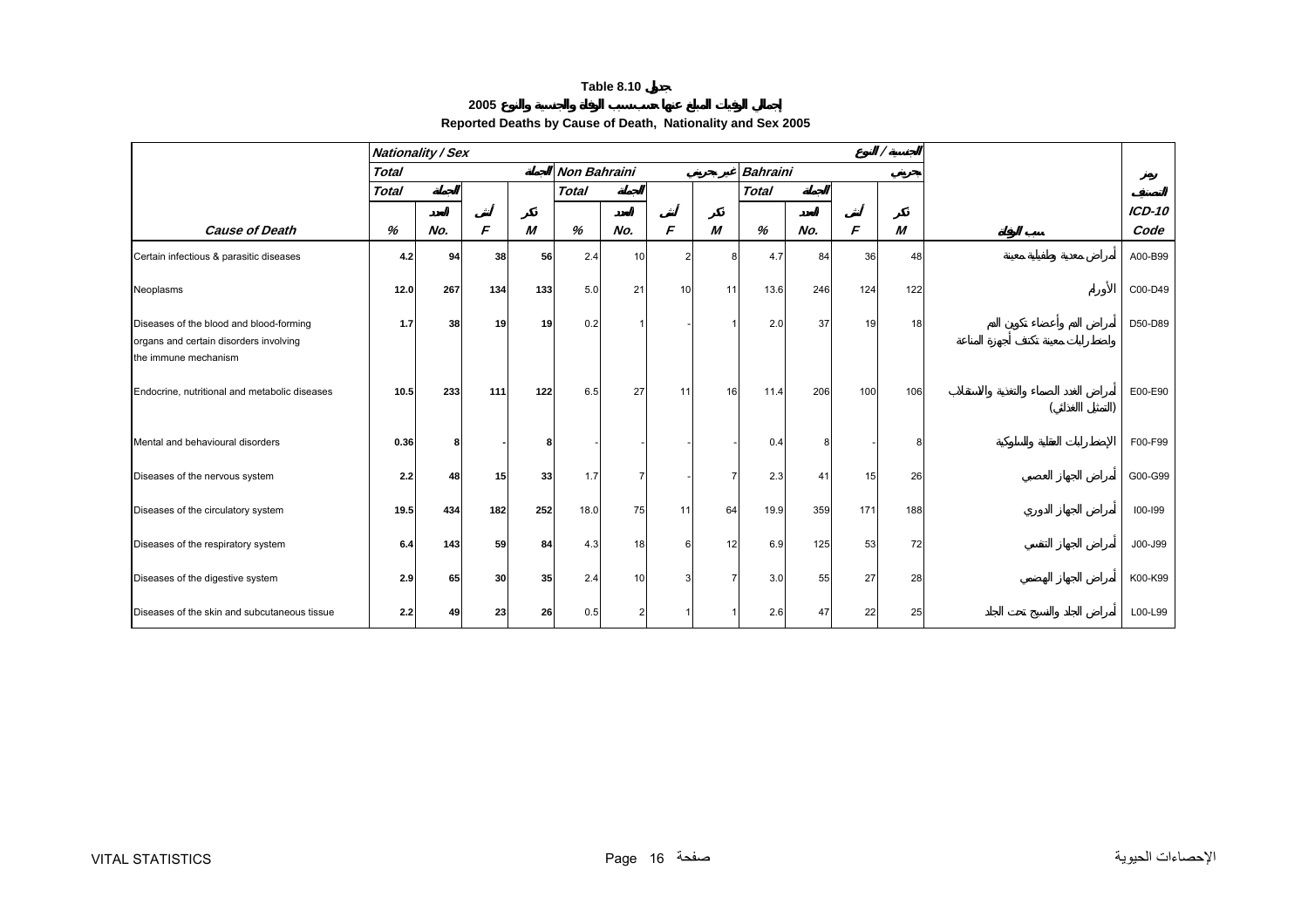# **(Cont'd) Table 8.10 ( )**

#### **2005**

| Reported Deaths by Cause of Death, Nationality and Sex 2005 |
|-------------------------------------------------------------|
|-------------------------------------------------------------|

|                                                                       |              | <b>Nationality / Sex</b> |     |       |                     |                |    |     |                 |      |     |     |          |
|-----------------------------------------------------------------------|--------------|--------------------------|-----|-------|---------------------|----------------|----|-----|-----------------|------|-----|-----|----------|
|                                                                       | <b>Total</b> |                          |     |       | <b>Non Bahraini</b> |                |    |     | <b>Bahraini</b> |      |     |     |          |
|                                                                       | <b>Total</b> |                          |     |       | <b>Total</b>        |                |    |     | <b>Total</b>    |      |     |     |          |
|                                                                       |              |                          |     |       |                     |                |    |     |                 |      |     |     | $ICD-10$ |
| <b>Cause of Death</b>                                                 | %            | No.                      | F   | M     | %                   | No.            | F  | M   | %               | No.  | F   | M   | Code     |
| Diseases of the musculoscletal system                                 | 0.2          |                          | 3   |       | 0.5                 | $\overline{2}$ |    |     | 0.1             |      |     |     | M00-M99  |
| and connective tissue                                                 |              |                          |     |       |                     |                |    |     |                 |      |     |     |          |
|                                                                       |              |                          |     |       |                     |                |    |     |                 |      |     |     |          |
| Diseases of the genitourinary system                                  | 4.1          | 91                       | 46  | 45    | 2.2                 | 9              |    | ĥ   | 4.5             | 82   | 43  | 39  | N00-N99  |
| Pregnancy, childbirth and the puerperium                              |              |                          |     |       |                     |                |    |     |                 |      |     |     | O00-O99  |
|                                                                       |              |                          |     |       |                     |                |    |     |                 |      |     |     |          |
| Certain conditions originating in the perinatal period                | 2.8          | 62                       | 26  | 36    | 2.4                 | 10             | 5  | 5   | 2.9             | 52   | 21  | 31  | P00-P99  |
|                                                                       |              |                          |     |       |                     |                |    |     |                 |      |     |     |          |
| Congenital malformation, deformations and                             | 2.1          | 47                       | 24  | 23    | 2.2                 | 9              | 3  | 6   | 2.1             | 38   | 21  | 17  | Q00-Q99  |
| chromosomal abnormalities                                             |              |                          |     |       |                     |                |    |     |                 |      |     |     |          |
| Symptoms, signs and abnormal clinical and                             | 19.3         | 429                      | 144 | 285   | 25.4                | 106            | 13 | -93 | 17.9            | 323  | 131 | 192 | R00-R99  |
| laboratory findings not elsewhere classified                          |              |                          |     |       |                     |                |    |     |                 |      |     |     |          |
|                                                                       |              |                          |     |       |                     |                |    |     |                 |      |     |     |          |
| External causes of morbidity and mortality                            | 9.2          | 205                      | 39  | 166   | 26.4                | 110            | 15 | 95  | 5.3             | 95   | 24  | 71  | V00-Y98  |
|                                                                       |              |                          |     |       |                     |                |    |     |                 |      |     |     |          |
| Factors influencing health status and<br>contact with health services | 0.2          |                          |     |       |                     |                |    |     | 0.3             | 5    |     | Э   | Z00-Z99  |
|                                                                       |              |                          |     |       |                     |                |    |     |                 |      |     |     |          |
| <b>Total</b>                                                          | 100          | 2,222                    | 895 | 1,327 | 100                 | 417            | 84 | 333 | 100             | 1805 | 811 | 994 |          |

*Note : Deaths include some visitors .* . :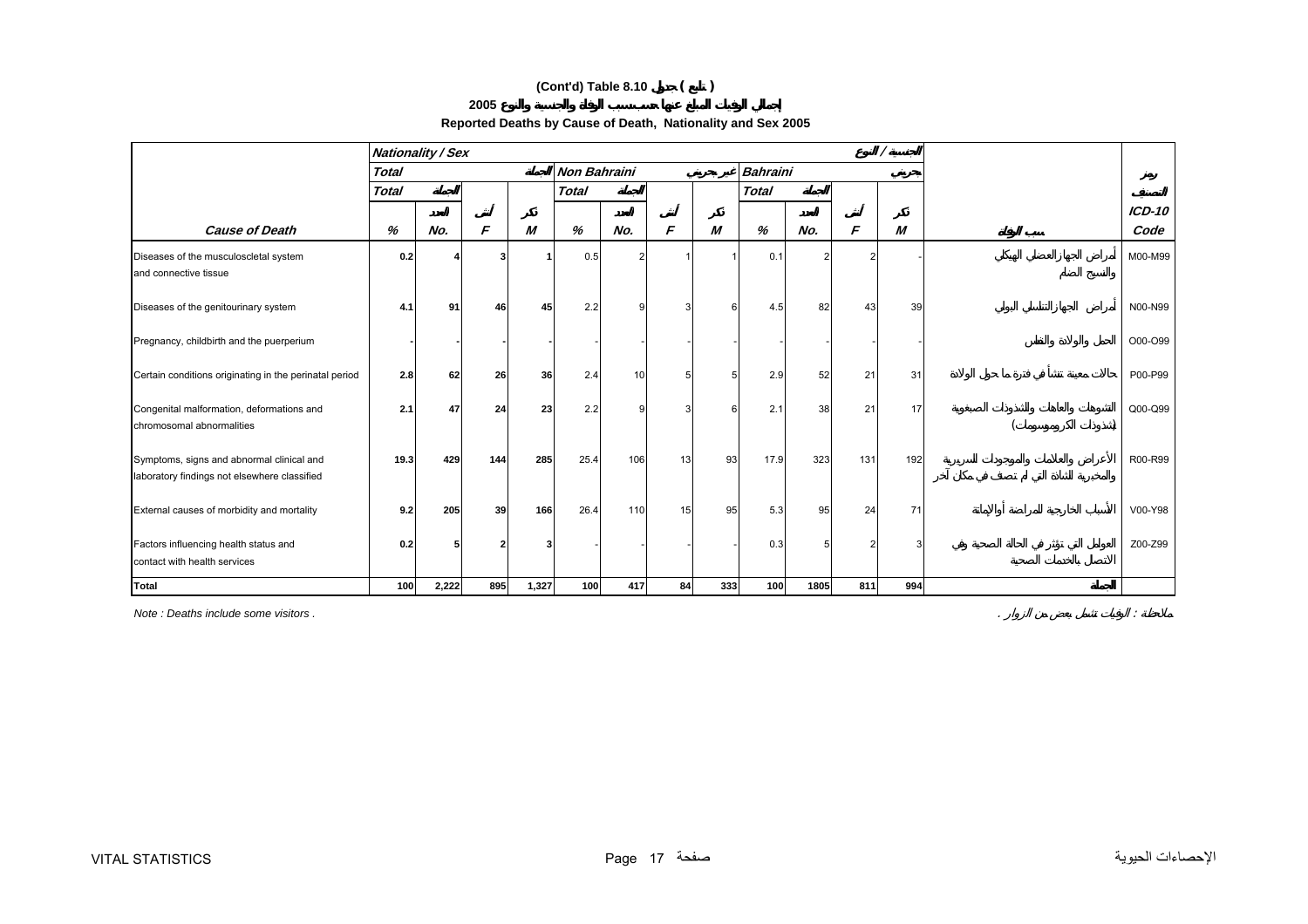**Figure 8.5 2005Number & Percentage of Reported Deaths 2005**



<span id="page-17-0"></span>

*Reference: Table 8.10*

*8.10* :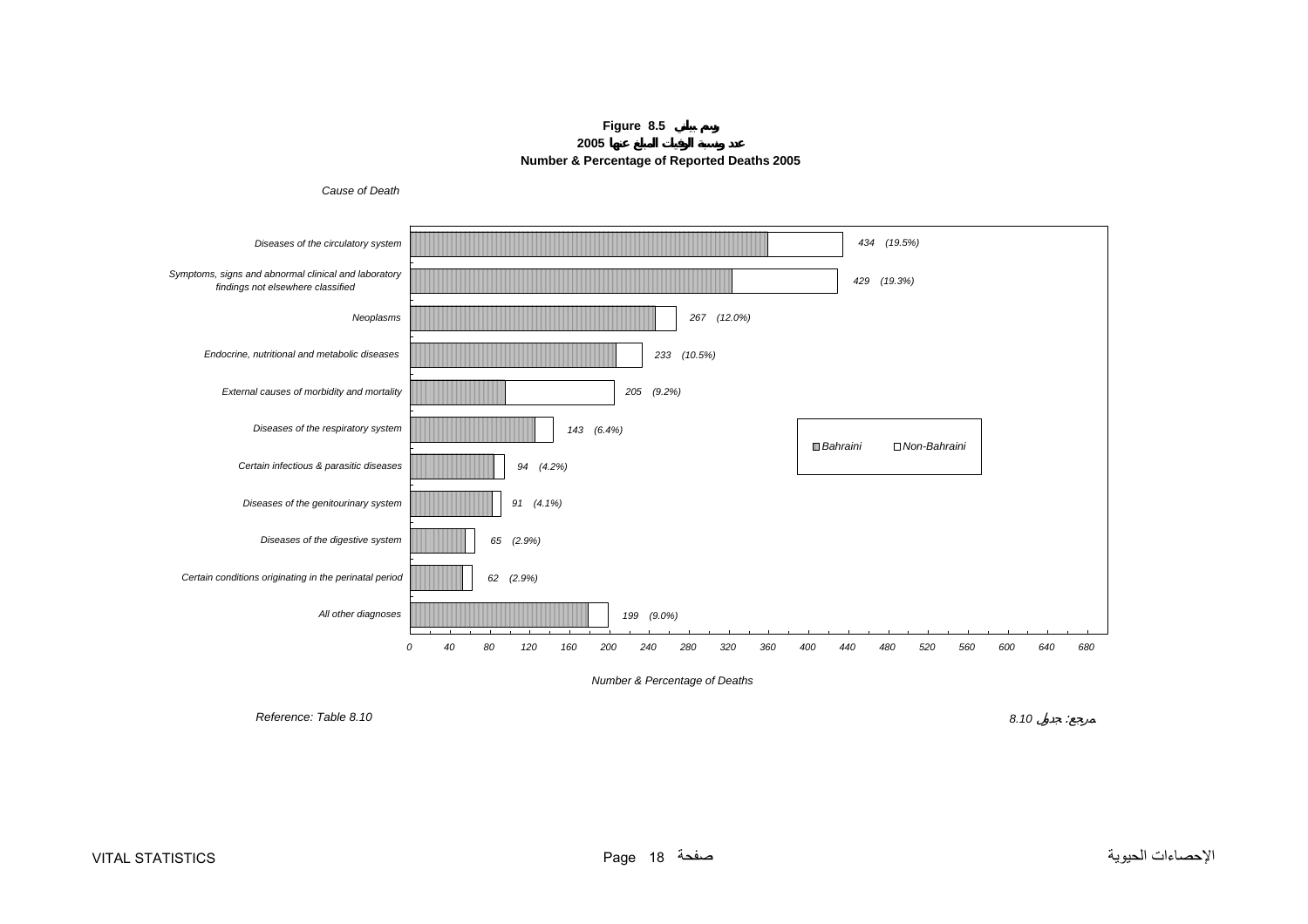**2005**

|  | Reported Deaths by Cause of Death and Age Groups 2005 |  |
|--|-------------------------------------------------------|--|
|--|-------------------------------------------------------|--|

<span id="page-18-0"></span>

|                                                                                                              |              | Age groups |       |       |       |                |       |       |       |       |       |       |       |       |               |     |         |       |                       |
|--------------------------------------------------------------------------------------------------------------|--------------|------------|-------|-------|-------|----------------|-------|-------|-------|-------|-------|-------|-------|-------|---------------|-----|---------|-------|-----------------------|
| <b>Cause of Death</b>                                                                                        | <b>Total</b> | $75+$      | 70-74 | 65-69 | 60-64 | 55-59          | 50-54 | 45-49 | 40-44 | 35-39 | 30-34 | 25-29 | 20-24 | 15-19 | $10 - 14$     | 5-9 | $1 - 4$ | <1 yr | <b>ICD-10</b><br>Code |
| Certain infectious & parasitic<br>diseases                                                                   | 94           | 38         | 10    |       |       | 6              |       |       |       | З     |       |       |       |       |               |     |         |       | A00-B99               |
| Neoplasms                                                                                                    | 267          | 57         | 39    | 38    | 18    | 15             | 21    | 21    | 20    | 14    |       |       |       | 6     |               |     |         |       | C00-D49               |
| Diseases of the blood and<br>blood-forming organs and<br>certain disorders involving<br>the immune mechanism | 38           |            |       |       |       |                |       |       |       |       |       |       |       | 5     |               |     |         |       | D50-D89               |
| Endocrine, nutritional and<br>metabolic diseases                                                             | 233          | 86         | 32    | 35    | 16    | 17             | 10    | 13    |       |       |       |       |       |       | $\mathcal{P}$ | 2   |         |       | E00-E90               |
| Mental and behavioural<br>disorders                                                                          |              |            |       |       |       |                |       |       |       |       |       |       |       |       |               |     |         |       | F00-F99               |
| Diseases of the nervous<br>system                                                                            | 48           |            |       |       |       |                |       |       |       |       |       |       |       |       |               |     |         |       | G00-G99               |
| Diseases of the circulatory<br>system                                                                        | 434          | 172        | 54    | 59    | 39    | 29             | 27    | 27    | 10    |       |       |       |       |       |               |     |         |       | 100-199               |
| Diseases of the respiratory<br>system                                                                        | 143          | 76         | 21    | 13    | Δ     | Δ              |       |       |       |       |       |       |       |       |               |     |         |       | J00-J99               |
| Diseases of the digestive<br>system                                                                          | 65           | 24         | 6     | 10    | Δ     | $\overline{2}$ |       |       |       |       |       |       |       |       |               |     |         |       | K00-K99               |
| Diseases of the skin and<br>subcutaneous tissue                                                              | 49           | 24         | 13    |       |       |                |       |       |       |       |       |       |       |       |               |     |         |       | L00-L99               |
| Diseases of the musculoscletal<br>system and connective tissue                                               |              |            |       |       |       |                |       |       |       |       |       |       |       |       |               |     |         |       | M00-M99               |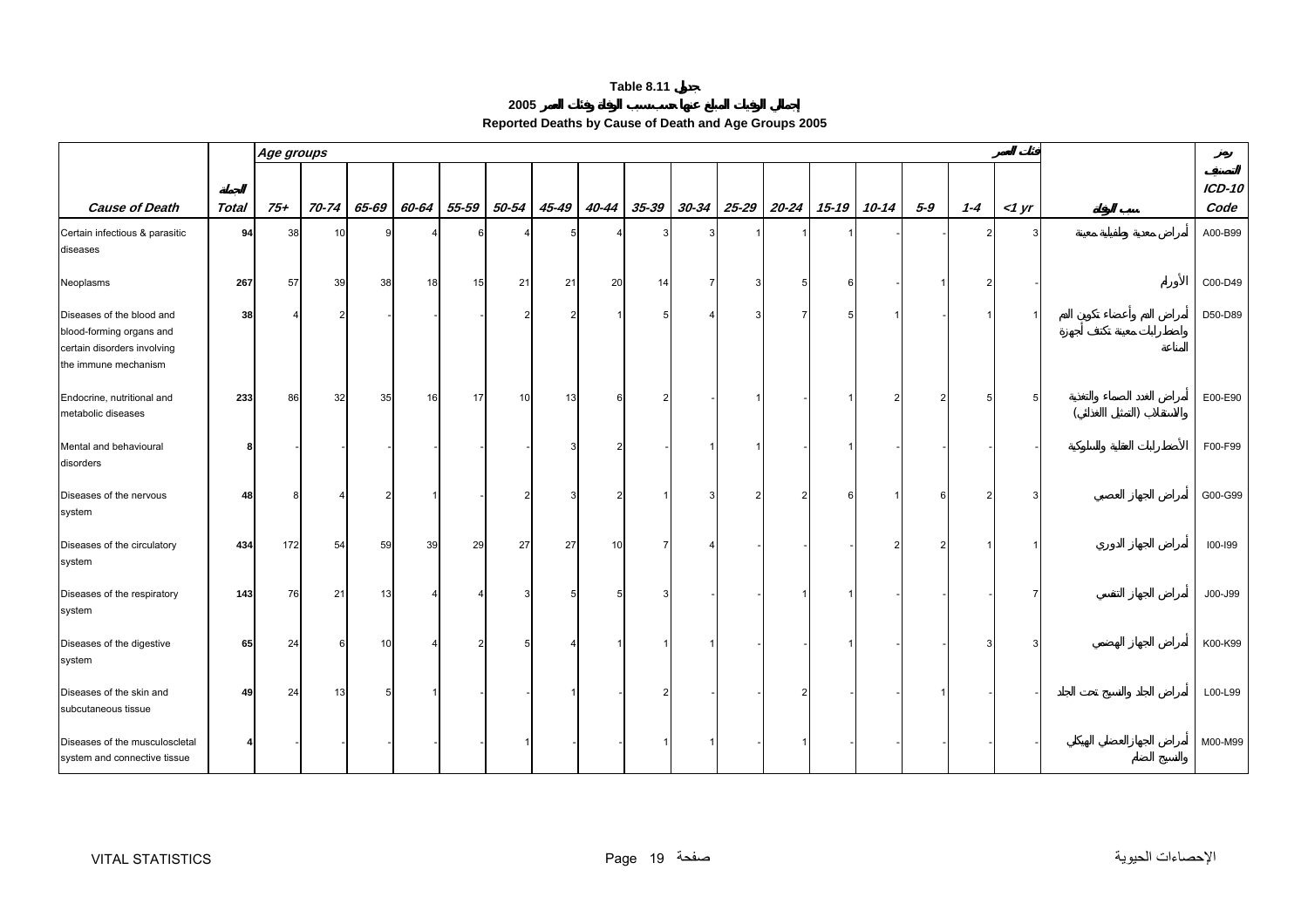# **(Cont'd) Table 8.11 ( )**

**2005** 

| Reported Deaths by Cause of Death and Age Groups 2005 |  |  |
|-------------------------------------------------------|--|--|
|                                                       |  |  |

|                                                                                                 |       | Age groups |       |       |       |                |       |       |       |       |           |       |       |       |       |         |         |                |                       |
|-------------------------------------------------------------------------------------------------|-------|------------|-------|-------|-------|----------------|-------|-------|-------|-------|-----------|-------|-------|-------|-------|---------|---------|----------------|-----------------------|
| <b>Cause of Death</b>                                                                           | Total | 75+        | 70-74 | 65-69 | 60-64 | 55-59          | 50-54 | 45-49 | 40-44 | 35-39 | $30 - 34$ | 25-29 | 20-24 | 15-19 | 10-14 | $5 - 9$ | $1 - 4$ | $1 \text{ yr}$ | <b>ICD-10</b><br>Code |
| Diseases of the genitourinary<br>system                                                         | 91    | 40         | 14    |       |       | $\overline{7}$ |       |       |       |       |           |       |       |       |       |         |         |                | N00-N99               |
| Pregnancy, childbirth and the<br>puerperium                                                     |       |            |       |       |       |                |       |       |       |       |           |       |       |       |       |         |         |                | O00-O99               |
| Certain conditions originating<br>in the perinatal period                                       | 62    |            |       |       |       |                |       |       |       |       |           |       |       |       |       |         |         | 62             | P00-P99               |
| Congenital malformations,<br>deformations and<br>chromosomal abnormalities                      | 47    |            |       |       |       |                |       |       |       |       |           |       |       |       |       |         |         | 39             | Q00-Q99               |
| Symptoms, signs and abnormal<br>clinical and laboratory<br>findings not elsewhere<br>classified | 429   | 144        | 38    | 33    | 21    | 19             | 33    | 27    | 23    | 29    | 19        | 18    | 10    |       |       |         |         |                | R00-R99               |
| External causes of morbidity<br>and mortality                                                   | 205   | 10         |       |       |       | Δ              | 12    |       | 18    | 16    | 25        | 36    | 27    | 12    |       |         |         |                | V00-Y98               |
| Factors influencing health<br>status and contact with<br>health services                        |       |            |       |       |       |                |       |       |       |       |           |       |       |       |       |         |         |                | Z00-Z99               |
| <b>Total</b>                                                                                    | 2,222 | 684        | 235   | 221   | 120   | 103            | 127   | 123   | 94    | 87    | 68        | 65    | 58    | 37    | q     | 26      | 31      | 134            |                       |

*Note : Deaths include some visitors .* . :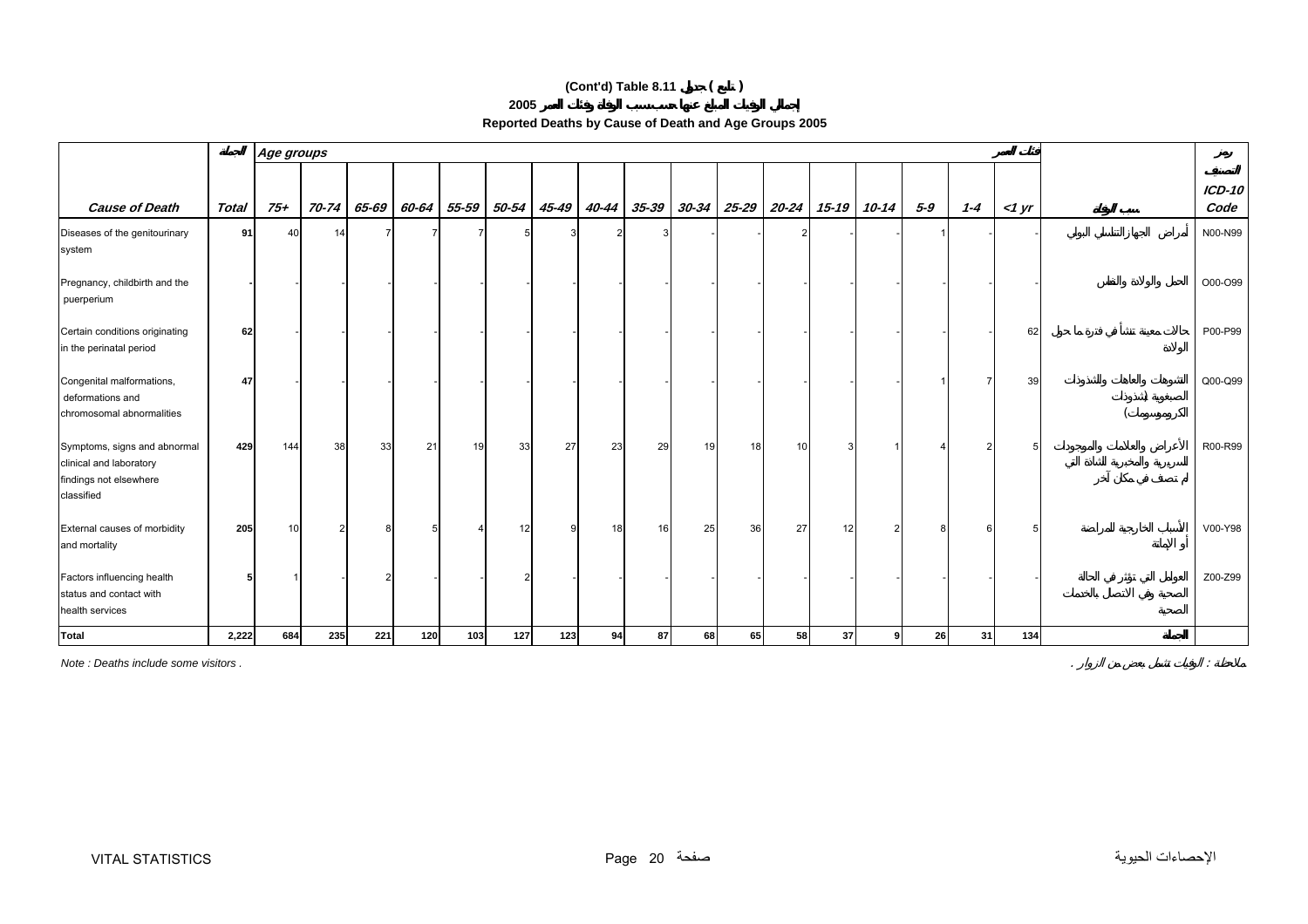| 2005 |
|------|
|------|

| Reported Deaths by Cause of Death and Region 2005 |
|---------------------------------------------------|
|                                                   |

<span id="page-20-0"></span>

|                                                                                                               |              | Region   |       |         |       |                 |         |       |                |    |     |                                  |      |               |
|---------------------------------------------------------------------------------------------------------------|--------------|----------|-------|---------|-------|-----------------|---------|-------|----------------|----|-----|----------------------------------|------|---------------|
|                                                                                                               |              |          | مدينة |         |       |                 |         |       |                |    |     |                                  |      |               |
|                                                                                                               |              |          | Hamad |         |       |                 |         |       |                |    |     |                                  |      | <b>ICD-10</b> |
| <b>Cause of Death</b>                                                                                         | <b>Total</b> | Southern | Town  | Western | Riffa | <b>Isa Town</b> | Central | Sitra |                |    |     | Northern Jidhafs Manama Muharraq | Hidd | Code          |
| Certain infectious and<br>parasitic diseases                                                                  | 94           |          |       |         | 9     |                 | 8       |       |                |    | 25  | 24                               |      | A00-B99       |
| Neoplasms                                                                                                     | 267          |          |       | ٩       | 36    | 30              | 20      | 21    | 15             | 21 | 58  | 37                               | 11   | C00-D49       |
| Diseases of the blood and blood-<br>forming organs and certain<br>disorders involving the<br>immune mechanism | 38           |          |       |         | 3     |                 |         |       | $\overline{7}$ |    |     |                                  |      | D50-D89       |
| Endocrine, nutritional and<br>metabolic diseases                                                              | 233          |          | 10    | ٩       | 33    | ç               | ٩       | 12    | 12             | 22 | 51  | 55                               | 10   | E00-E90       |
| Mental and behavioural disorders                                                                              | 8            |          |       |         |       |                 |         |       |                |    |     |                                  |      | F00-F99       |
| Diseases of the nervous system                                                                                | 48           |          |       |         |       |                 |         |       |                |    |     | 12                               |      | G00-G99       |
| Diseases of the circulatory<br>system                                                                         | 434          |          | 17    | 15      | 50    | 25              | 25      | 26    | 27             | 47 | 112 | 72                               | 15   | $IOO-I99$     |
| Diseases of the respiratory<br>system                                                                         | 143          |          |       |         | 12    | 10              |         | 13    | 10             | 14 | 38  | 23                               |      | J00-J99       |
| Diseases of the digestive system                                                                              | 65           |          |       |         |       |                 |         |       |                |    | 17  | 10                               |      | K00-K99       |
| Diseases of the skin and<br>subcutaneous tissue                                                               | 49           |          |       |         |       |                 |         |       |                |    |     | 10                               |      | L00-L99       |
| Diseases of the musculoscletal<br>system and connective tissue                                                |              |          |       |         |       |                 |         |       |                |    |     |                                  |      | M00-M99       |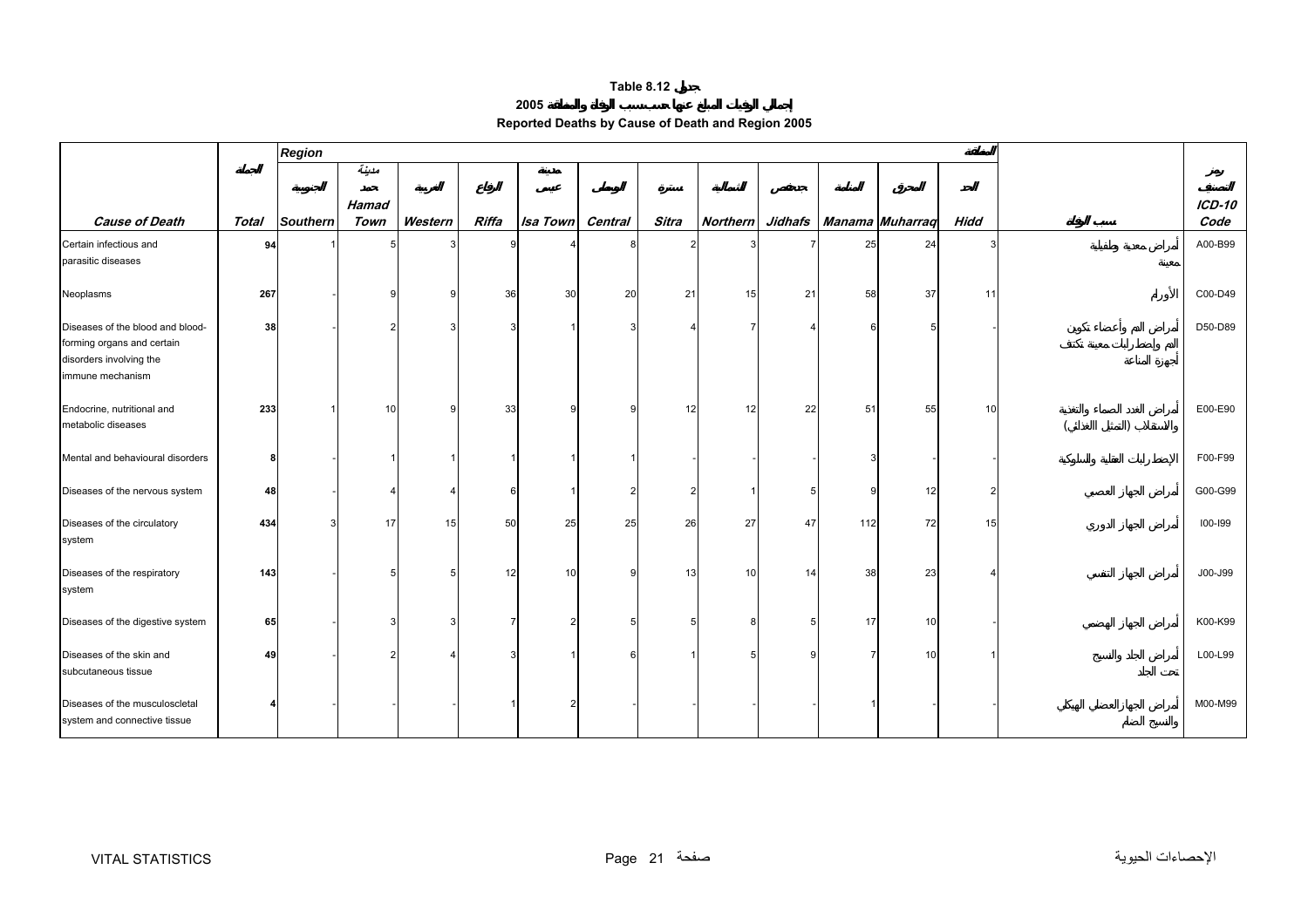# **(Cont'd) Table 8.12 ( )**

#### **2005**

| Reported Deaths by Cause of Death and Region 2005 |  |  |
|---------------------------------------------------|--|--|
|                                                   |  |  |

|                                                                                              |       | <b>Region</b>   |               |         |       |          |         |              |                 |     |     |                             |             |                  |
|----------------------------------------------------------------------------------------------|-------|-----------------|---------------|---------|-------|----------|---------|--------------|-----------------|-----|-----|-----------------------------|-------------|------------------|
|                                                                                              |       |                 | مدينة         |         |       |          |         |              |                 |     |     |                             |             |                  |
| <b>Cause of Death</b>                                                                        | Total | <b>Southern</b> | Hamad<br>Town | Western | Riffa | Isa Town | Central | <b>Sitra</b> | <b>Northern</b> |     |     | Jidhafs   Manama   Muharraq | <b>Hidd</b> | $ICD-10$<br>Code |
| Diseases of the genitourinary<br>system                                                      | 91    |                 |               |         |       |          |         |              |                 |     | 17  | 21                          |             | N00-N99          |
| Pregnancy, childbirth and<br>the puerperium                                                  |       |                 |               |         |       |          |         |              |                 |     |     |                             |             | O00-O99          |
| Certain conditions originating<br>in the perinatal period                                    | 62    |                 | 10            |         | 5     |          |         |              |                 |     |     |                             |             | P00-P99          |
| Congenital malformations,<br>deformations and chromosomal<br>abnormalities                   | 47    |                 |               |         | 8     |          |         |              |                 |     |     |                             |             | Q00-Q99          |
| Symptoms, signs and abnormal<br>clinical and laboratory findings<br>not elsewhere classified | 429   |                 | 22            | 17      | 46    | 26       | 37      | 33           | 23              | 39  | 101 | 72                          | 11          | R00-R99          |
| External causes of morbidity<br>and mortality                                                | 205   |                 |               |         | 25    | 11       | 15      | 17           | 18              | 16  | 54  | 28                          |             | V00-Y98          |
| Factors influencing health status<br>contact with health services                            |       |                 |               |         | 3     |          |         |              |                 |     |     |                             |             | Z00-Z99          |
| Total                                                                                        | 2,222 | 10 <sup>1</sup> | 109           | 85      | 258   | 134      | 159     | 151          | 146             | 206 | 516 | 379                         | 69          |                  |

*Note : Deaths include some visitors .* . :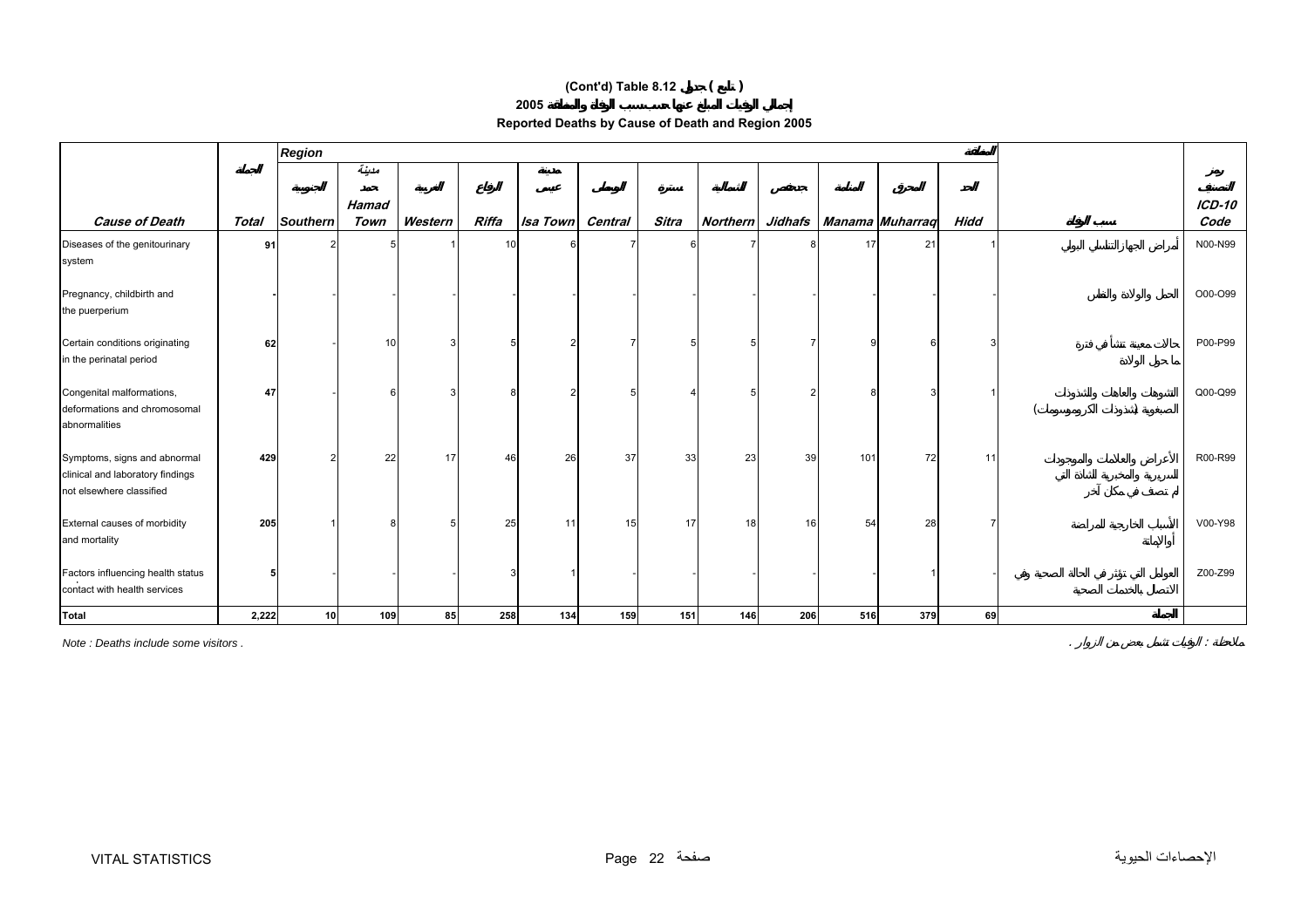**2005-2001**

# **100,000 Death Rates per 100,000 Population by Cause of Death, Year and Nationality 2001 - 2005**

<span id="page-22-0"></span>

|                                                                                                              | 2005    |            | 2004    |            | 2003    |            | 2002    |            | 2001    |            |  | دمز              |
|--------------------------------------------------------------------------------------------------------------|---------|------------|---------|------------|---------|------------|---------|------------|---------|------------|--|------------------|
| <b>Cause of Death</b>                                                                                        | Non-Bah | <b>Bah</b> | Non-Bah | <b>Bah</b> | Non-Bah | <b>Bah</b> | Non-Bah | <b>Bah</b> | Non-Bah | <b>Bah</b> |  | $ICD-10$<br>Code |
| Certain infectious & parasitic<br>diseases                                                                   | 3.6     | 18.7       | 4.1     | 15.5       | 3.8     | 16.8       | 5.1     | 13.2       | 3.2     | 10.0       |  | A00-B99          |
| Neoplasms                                                                                                    | 7.6     | 54.9       | 9.7     | 54.1       | 10.7    | 56.8       | 7.1     | 62.2       | 12.6    | 51.7       |  | C00-D49          |
| Diseases of the blood and<br>blood-forming organs and<br>certain disorders involving the<br>immune mechanism | 0.4     | 8.2        | 0.4     | 9.1        | 8.4     | 8.9        | 0.8     | 7.9        | 0.8     | 5.6        |  | D50-D89          |
| Endocrine, nutritional and<br>metabolic diseases                                                             | 9.8     | 45.9       | 8.9     | 40.8       | 8.4     | 34.1       | 10.6    | 38.8       | 3.6     | 37.7       |  | E00-E90          |
| Mental and behavioural<br>disorders                                                                          |         | 1.8        | 0.7     | 0.7        | 0.4     |            |         | 0.5        | 0.4     | 1.0        |  | F00-F99          |
| Diseases of the nervous<br>system                                                                            | 2.5     | 9.1        | 1.9     | 8.4        | 2.3     | 7.0        | 1.6     | 7.9        | 2.8     | 7.1        |  | G00-G99          |
| Diseases of the circulatory<br>system                                                                        | 27.2    | 80.0       | 27.9    | 94.2       | 43.2    | 113.1      | 47.6    | 110.0      | 62.0    | 101.0      |  | 100-199          |
| Diseases of the respiratory<br>system                                                                        | 6.5     | 27.9       | 3.3     | 26.5       | 5.7     | 29.9       | 7.1     | 24.6       | 3.2     | 24.0       |  | J00-J99          |
| Diseases of the digestive<br>system                                                                          | 3.6     | 12.3       | 3.7     | 13.2       | 4.6     | 19.4       | 4.3     | 14.1       | 3.2     | 13.5       |  | K00-K99          |
| Diseases of the skin and<br>subcutaneous tissue                                                              | 0.7     | 10.5       | 0.7     | 8.9        | 0.4     | 10.3       |         | 7.2        | 1.6     | 9.3        |  | L00-L99          |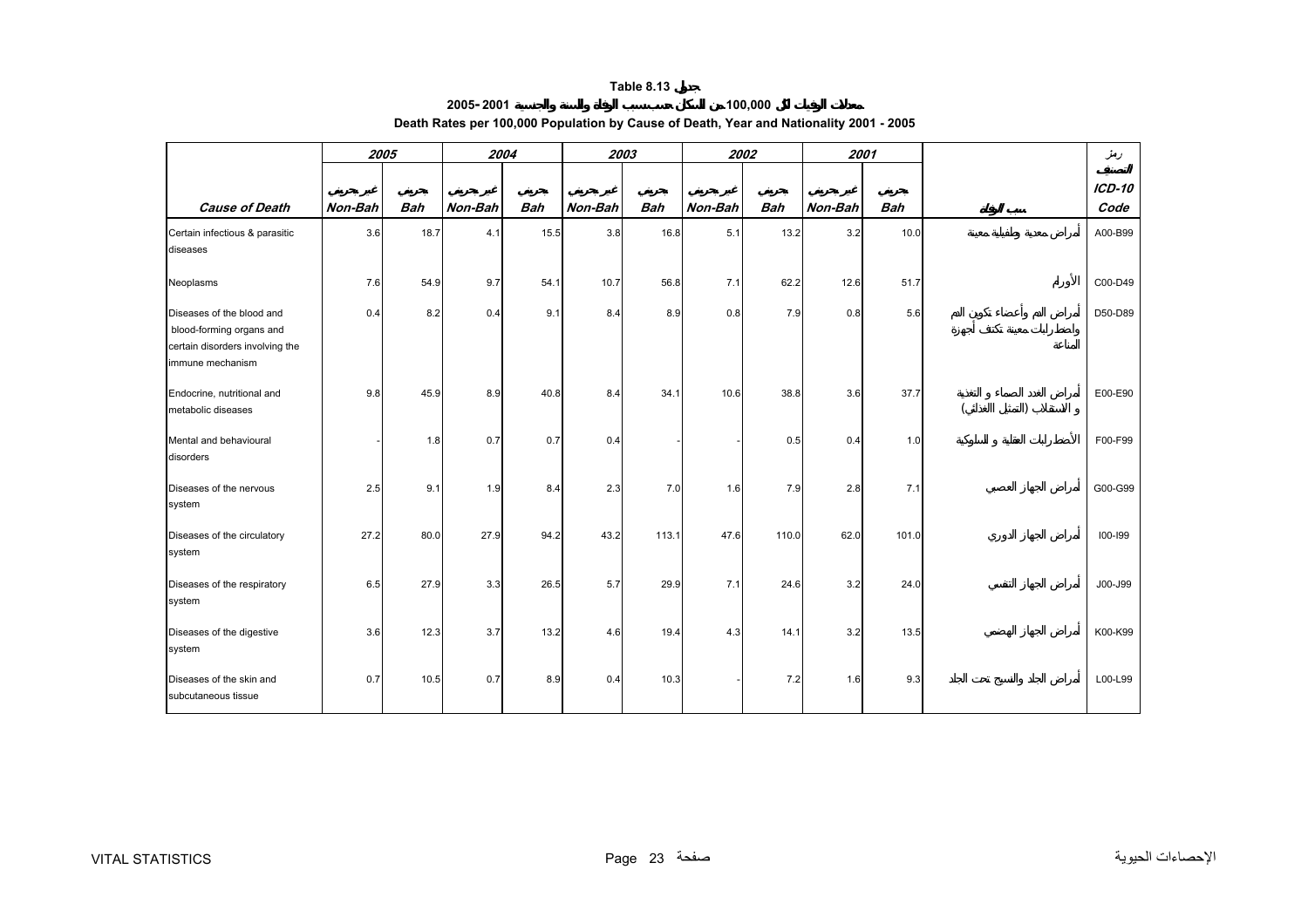## **(Cont'd) Table 8.13 ( )**

## **2005-2001**

**Death Rates per 100,000 Population by Cause of Death, Year and Nationality 2001 - 2005** 

**100,000**

|                                                                                              | 2005    |            | 2004    |            | 2003    |            | 2002    |            | 2001    |            | دمز                   |
|----------------------------------------------------------------------------------------------|---------|------------|---------|------------|---------|------------|---------|------------|---------|------------|-----------------------|
| <b>Cause of Death</b>                                                                        | Non-Bah | <b>Bah</b> | Non-Bah | <b>Bah</b> | Non-Bah | <b>Bah</b> | Non-Bah | <b>Bah</b> | Non-Bah | <b>Bah</b> | <b>ICD-10</b><br>Code |
| Diseases of the musculoscletal<br>system and connective tissue                               | 0.7     | 0.4        | 0.7     | 0.9        |         |            |         | 0.2        |         |            | M00-M99               |
| Diseases of the genitourinary<br>system                                                      | 3.3     | 18.3       | 2.2     | 18.0       | 3.1     | 15.9       | 3.1     | 10.3       | 3.2     | 11.3       | N00-N99               |
| Pregnancy, childbirth and the<br>puerperium                                                  |         |            |         | 0.7        |         | 0.7        | 0.4     | 0.5        | 0.4     | 0.5        | O00-O99               |
| Certain conditions originating in<br>the perinatal period                                    | 3.6     | 11.6       | 7.8     | 14.6       | 2.7     | 10.0       | 2.8     | 8.4        | 4.9     | 9.6        | P00-P99               |
| Congenital malformations,<br>deformations and<br>chromosomal abnormalities                   | 3.3     | 8.5        | 4.1     | 8.2        | 3.4     | 10.5       | 4.7     | 7.9        | 6.9     | 12.0       | Q00-Q99               |
| Symptoms, signs and abnormal<br>clinical and laboratory findings<br>not elsewhere classified | 38.4    | 72.0       | 35.7    | 77.4       | 16.8    | 53.0       | 12.6    | 65.1       | 10.9    | 73.0       | R00-R99               |
| External causes of morbidity<br>and mortality                                                | 39.8    | 21.2       | 41.6    | 19.9       | 37.9    | 19.6       | 35.0    | 21.3       | 36.1    | 23.3       | V00-Y98               |
| Factors influencing health<br>status and contact with health<br>services                     |         | 1.1        |         |            |         |            |         |            |         |            | Z00-Z99               |
| <b>Total</b>                                                                                 | 151.0   | 402.5      | 153.6   | 411.2      | 144.2   | 406.1      | 142.9   | 400.0      | 156.1   | 390.7      |                       |

 *it was manually implemented since 1996.* .

 *b) deaths include some visitors .* . -

*Please refer to conventions regarding the rates mentioned in this table .* .

*1996*

 $\sim$ 

*2003*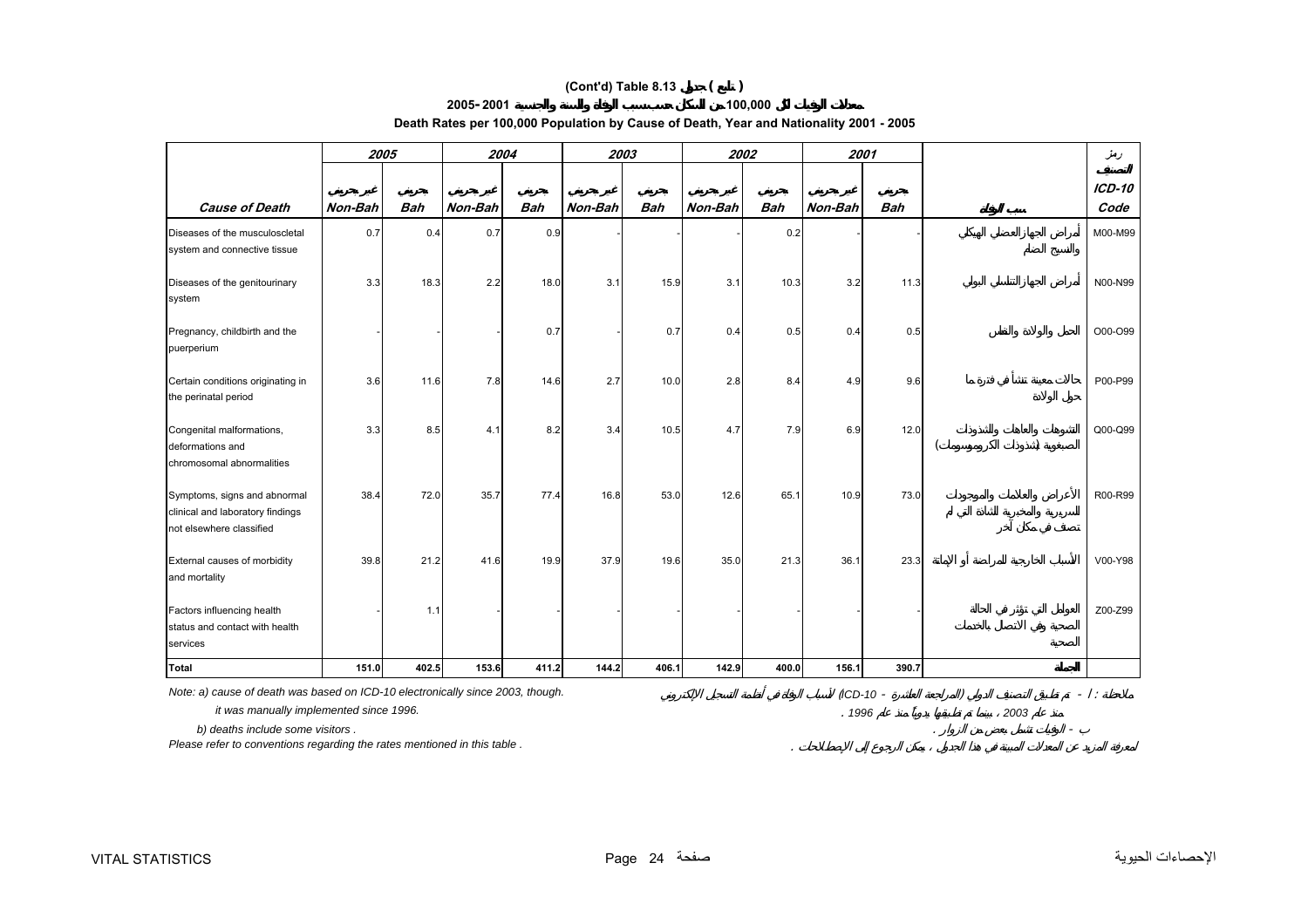#### **2005 - 2001100,00**

**The Top Ten Leading Causes of Death Per 100,000 Population 2001 - 2005** 

<span id="page-24-0"></span>

| %change |           | %change   %change   %change |           |      |      |      |      |      |                                                                                           | $ICD-10$ |
|---------|-----------|-----------------------------|-----------|------|------|------|------|------|-------------------------------------------------------------------------------------------|----------|
| 05-04   | $04 - 03$ | 03-02                       | $02 - 01$ | 2005 | 2004 | 2003 | 2002 | 2001 | <b>Principal Diagnosis</b>                                                                | Code     |
| $-13.2$ | $-20.3$   | 0.2                         | 0.2       | 59.9 | 69.0 | 86.6 | 86.5 | 86.3 | Diseases of the circulatory system                                                        | 100-199  |
| $-3.8$  | 56.5      | $-13.1$                     | $-8.8$    | 59.2 | 61.5 | 39.3 | 45.2 | 49.6 |                                                                                           | R00-R99  |
|         |           |                             |           |      |      |      |      |      | Symptoms, signs and abnormal clinical and<br>laboratory findings not elsewhere classified |          |
| $-0.9$  | $-5.4$    | $-5.0$                      | 12.0      | 36.8 | 37.2 | 39.3 | 41.4 | 36.9 | Neoplasms                                                                                 | C00-D49  |
| 12.0    | 17.8      | $-13.3$                     | 12.9      | 32.2 | 28.7 | 24.4 | 28.1 | 24.9 |                                                                                           | E00-E90  |
|         |           |                             |           |      |      |      |      |      | Endocrine, nutritional and metabolic diseases                                             |          |
| 0.5     | 6.0       | 0.2                         | $-5.7$    | 28.3 | 28.1 | 26.5 | 26.5 | 28.1 | External causes of morbidity and mortality                                                | V00-Y98  |
| 11.6    | $-14.8$   | 15.2                        | 11.3      | 19.7 | 17.7 | 20.7 | 18.0 | 16.2 | Diseases of the respiratory system                                                        | J00-J99  |
| 16.1    | $-6.1$    | 17.5                        | 35.3      | 13.0 | 11.2 | 11.9 | 10.1 | 7.5  |                                                                                           | A00-B99  |
| 4.5     | 9.0       | 45.3                        | $-7.9$    | 12.6 | 12.0 | 11.0 | 7.6  | 8.2  | Certain infectious & parasitic diseases                                                   | N00-N99  |
|         |           |                             |           |      |      |      |      |      | Diseases of the genitourinary system                                                      |          |
| $-6.7$  | $-30.2$   | 32.3                        | 8.3       | 9.0  | 9.6  | 13.8 | 10.4 | 9.6  | Diseases of the digestive system                                                          | K00-K99  |
| $-28.8$ | 65.7      | 16.1                        | $-19.9$   | 8.6  | 12.0 | 7.3  | 6.2  | 7.8  | Certain conditions originating in the<br>perinatal period                                 | P00-P99  |

*Deaths include some visitors .* .

*Occurrence of the 10 leading causes are based on the fasal year,*

*therefore some previous years rates might be affected .* .

 $\sim$   $\sim$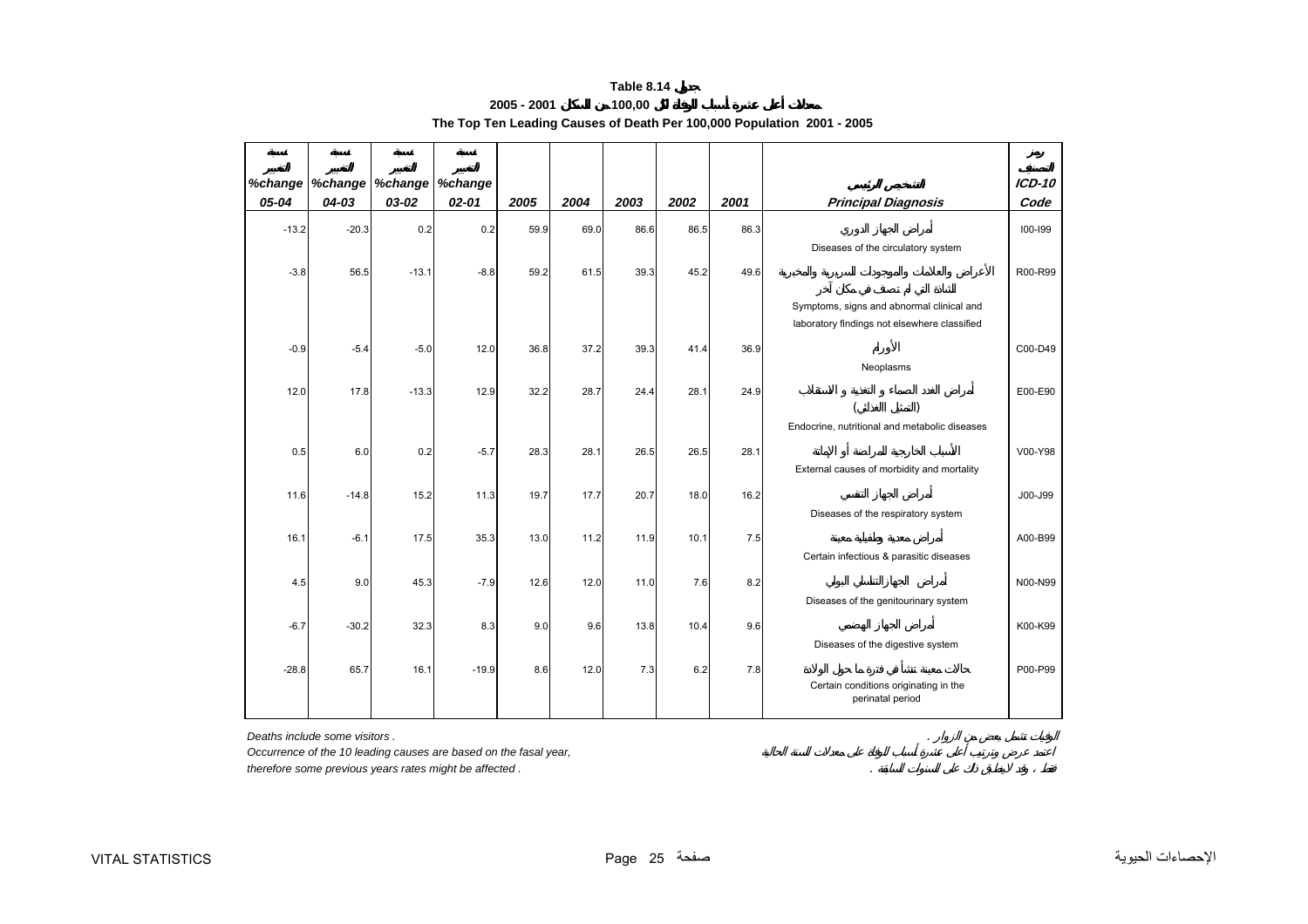**Figure 8.6**

#### **2005 - 2001 100,000 The Top Ten Leading Causes of Death Rates Per 100,000 Population 2001 - 2005**

<span id="page-25-0"></span>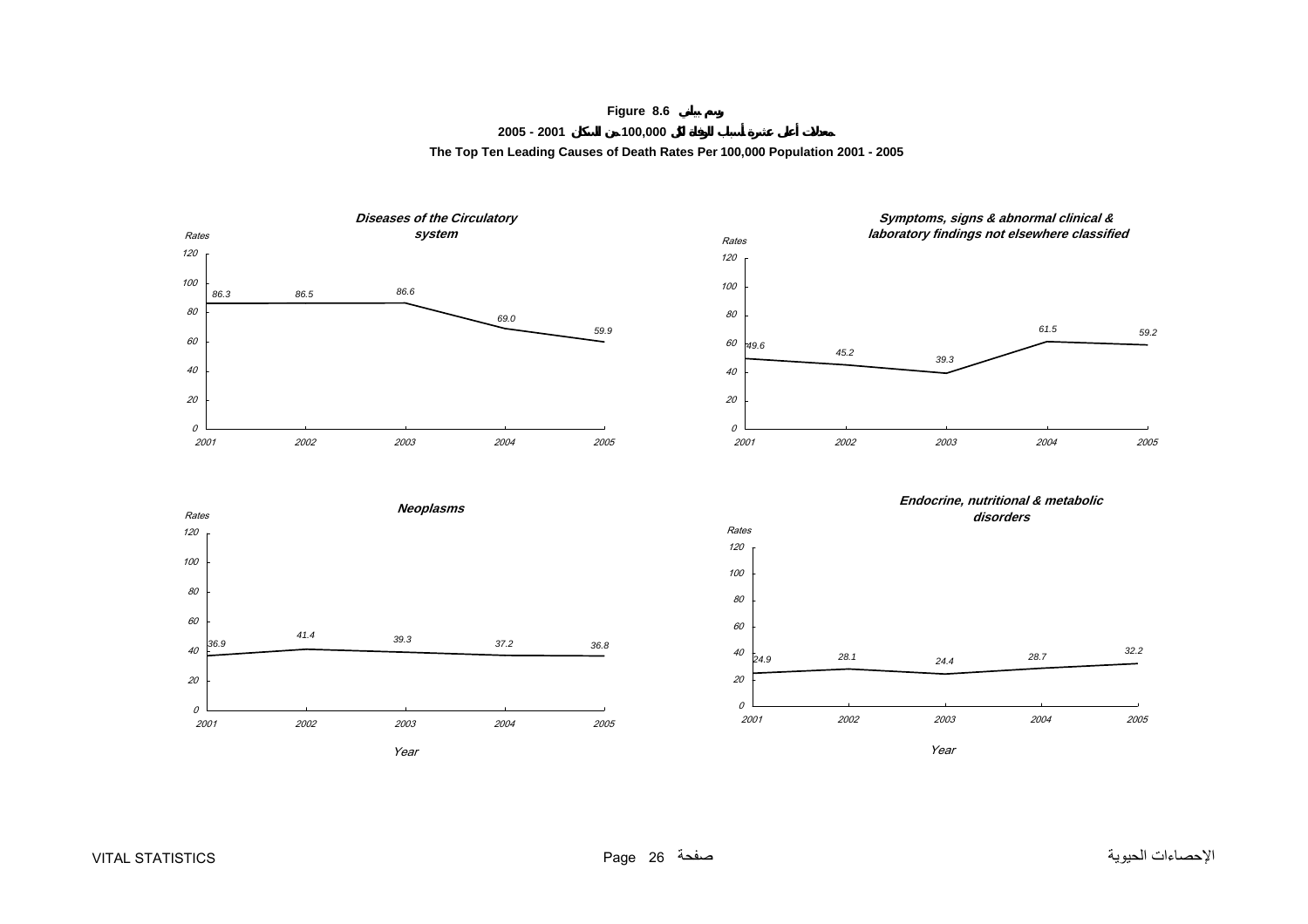## **( تابع ) رسم بياني 8.6 Figure) d'Cont( معدلات أعلى عشرة أسباب للوفاة لكل 100,000 من السكان 2001 - 2005 The Top Ten Leading Causes of Death Rates Per 100,000 Population 2001 - 2005**

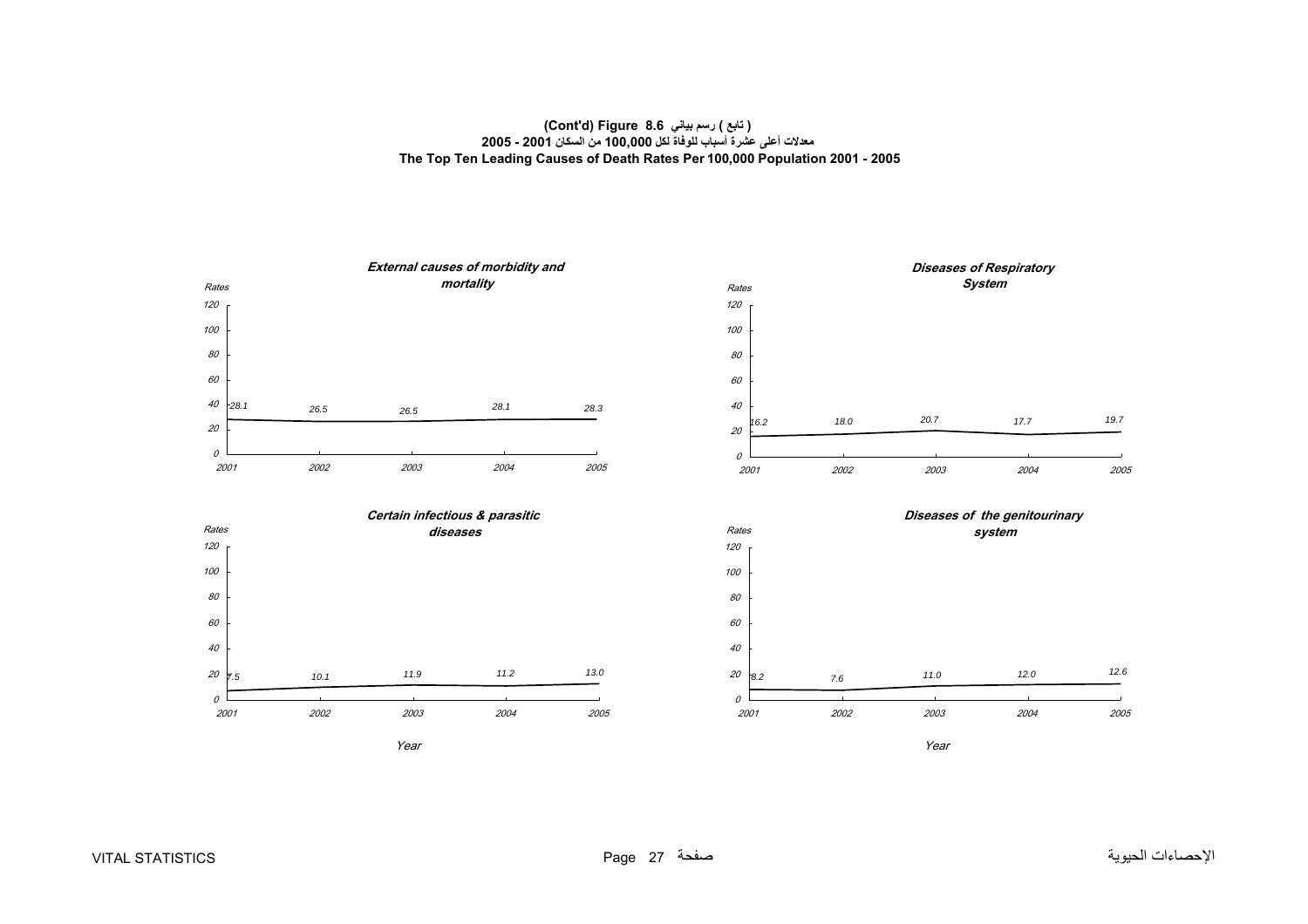## **( تابع ) رسم بياني 8.6 Figure) d'Cont( معدلات أعلى عشرة أسباب للوفاة لكل 100,000 من السكان 2001 - 2005 The Top Ten Leading Causes of Death Rates Per 100,000 Population 2001 - 2005**



مرجع: جدول 8.14 *8.14 Table :Reference*